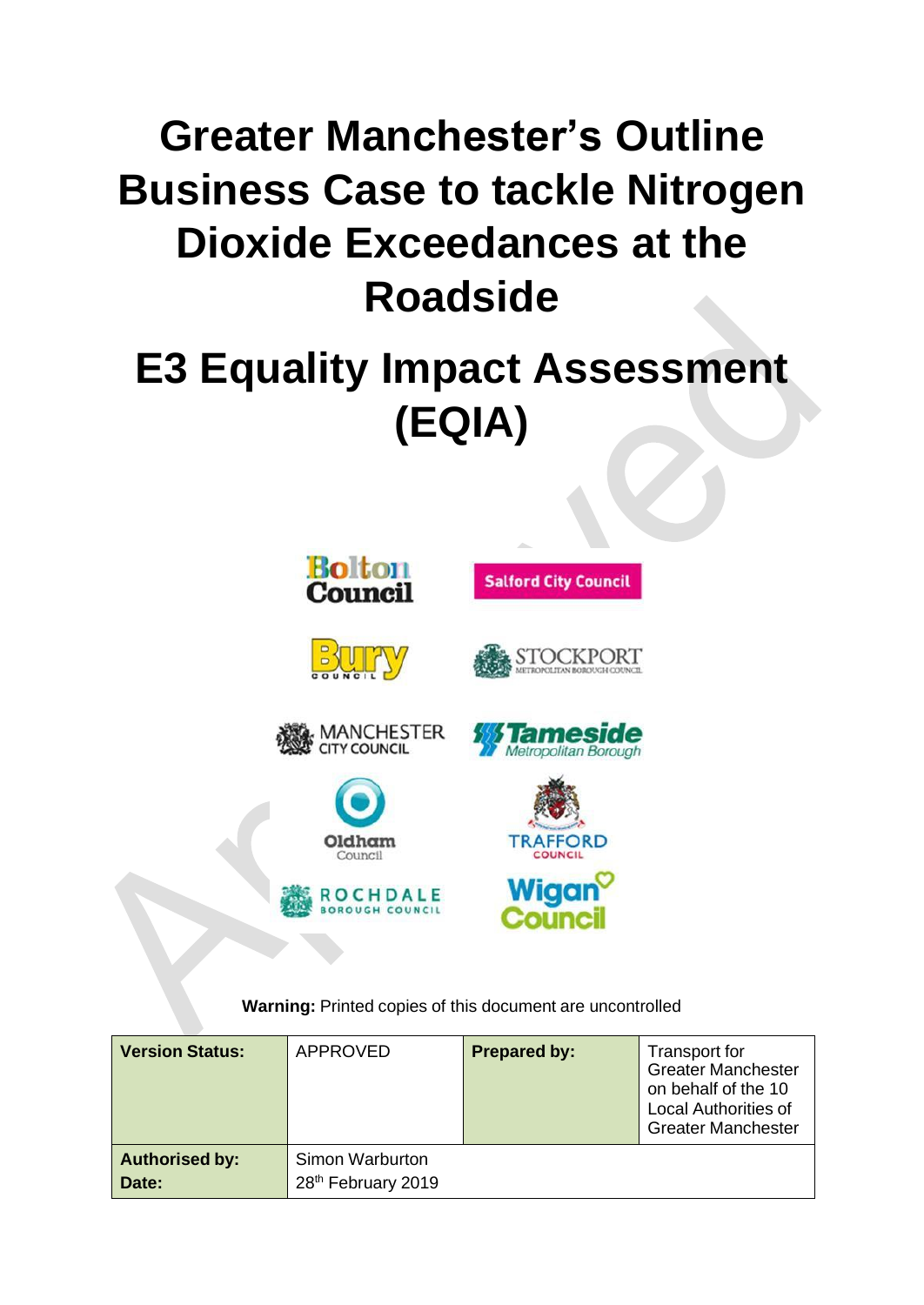### **Transport for** Greater Manchester **Equality Impact Analysis**

### **Section one: Initial Screening**

| <b>Analysis Reference</b>              | 260219                                                                       |
|----------------------------------------|------------------------------------------------------------------------------|
| <b>Department</b>                      | Logistics & Environment                                                      |
| Team or Service Area                   | Clean Air Project                                                            |
| <b>Officer completing the analysis</b> | Interim Head of Environment & Logistics                                      |
| Phone                                  |                                                                              |
| <b>Email</b>                           |                                                                              |
| Type of activity                       | Project                                                                      |
| Title of activity                      | Outline Business Case to tackle Nitrogen Dioxide Exceedances at the Roadside |

*Under current equality legislation, TfGM is required in the exercise of our functions to have due regard for the need to:*

*eliminate unlawful discrimination, harassment and victimisation;*

*advance equality of opportunity between persons who share a relevant characteristic, and persons who do not share it; and foster good relations between those who have a protected characteristic and those who don't.*

Equality Analysis (formally referred to as Equality Impact Analysis (EQIA)) is a tool that will help you to consider equalities issues when drawing up or reviewing a strategy, project, policy, process or procedure which affects the delivery of services and the *employment practice of Transport for Greater Manchester (TfGM). Equality Analysis will improve the work of TfGM by making*  sure it does not unlawfully discriminate against people and that it fulfils its duties under current equality legislation and where *possible, it promotes equality.*

You will need to demonstrate where appropriate that there has been engagement with beneficiary groups and at the end of this analysis you will need to provide documentary evidence of all the information you have taken into account during this process.

### **Question 1**

*Is this a new or existing activity?*

**New** 

### **Question 2**

*What is the main aim and purpose of the activity?*

The main aim of this activity is to undertake a feasibility study and produce a region wide plan to address exceedances of nitrogen dioxide. Greater Manchester is taking a collaborative and collective approach to meet the Government requirement to produce a feasibility study in accordance with the HM Treasury's Green Book, identifying the measures that will deliver compliance within the shortest possible time.

This is an overarching high level impact assessment and the local authorities will carry out their own impact assessments at full business case stage.

### **Question 3**

*List the main elements of the activity. (for strategies list the main policy areas):*

The feasibility study which will include:

- a) Strategic outline case;
- b) Initial evidence and target determination;
- c) Outline business case; and
- d) Full business case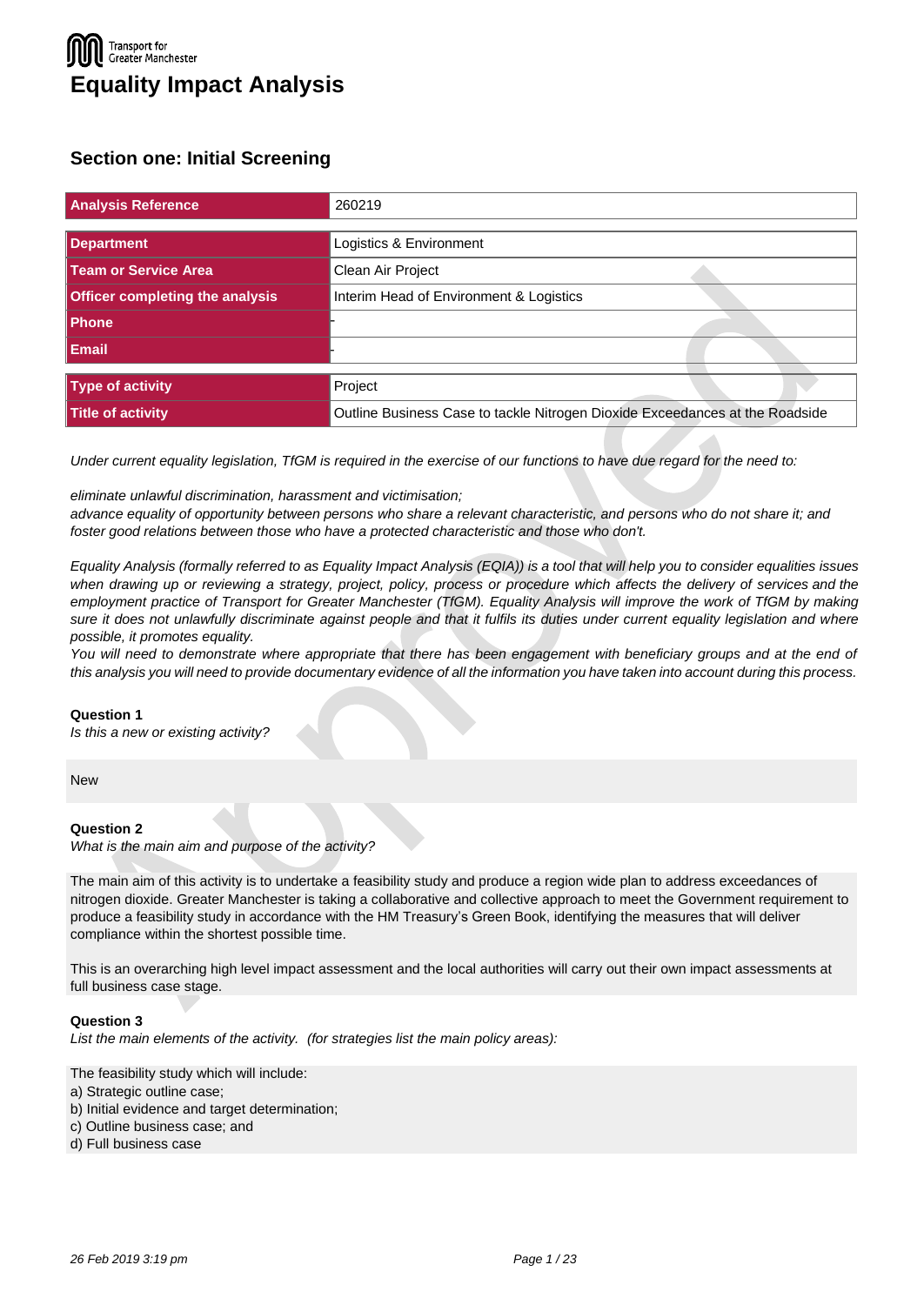*If this is a new/proposed activity or a change to an existing activity please explain why the proposal being made for what reason?*

The feasibility study is at the Outline Business Case stage and there is a proposed package of measures to tackle nitrogen dioxide exceedances. These include:

- A chargeable Class C Clean Air Zone across GM
- o Phase 1: (assumed from 2021) daily penalty for non-compliant buses, taxis/PHV and HGVs
- o Phase 2: (assumed from 2023) expanding to non-compliant LGVs

• Vehicle Renewal Schemes (financial incentives to upgrade non-compliant vehicles) for Freight, Taxis and Private Hire Vehicles and Buses.

- Loan Finance provision of FSA regulated loans for those taking advantage of the Vehicle Renewal Schemes (Gap funding)
- Electric Vehicle Infrastructure and Promotion
- Sustainable Journeys (behaviour change activity)

The proposal DOES NOT IMPACT THE USE OF PRIVATE CARS.

The proposal is being made now to comply with a government requirement. It is being coordinated centrally to ensure consistency across the region and compliance with government guidance.

### **Question 5**

*What outcomes does the activity aim to achieve?*

A feasibility study that sets out the measures proposed to address nitrogen dioxide exceedances in Greater Manchester which has been developed collectively by all Greater Manchester local authorities, and co-ordinated by TfGM, in line with Government direction and guidance.

### **Question 6**

*Who are, or will be, the main beneficiaries of the activity?*

*Please tick one or more of the following*

| Travelling public            | No                                                          |
|------------------------------|-------------------------------------------------------------|
| TfGM staff                   | No                                                          |
| Partners including Operators | No                                                          |
| Suppliers                    | No                                                          |
| Others - please specify      | Yes                                                         |
|                              | People living, working and travelling in Greater Manchester |

### **Question 7**

*Do you need to consult with people who might be affected by it directly or indirectly? Please justify your response*

Plan to consult <i>- Who do you plan to consult and when?</i>

A public 'conversation' is proposed to run between early May and mid-June (for six weeks) to help further inform the work, and this will supplement the more targeted stakeholder engagement that is ongoing with affected businesses. In addition, further deliberative research is proposed to take place during March and April 2019.

The key audience groups for the public conversation are those who will be most affected by the proposed measures.

This engagement will all inform the further development and detailed design of the measures and will help to refine the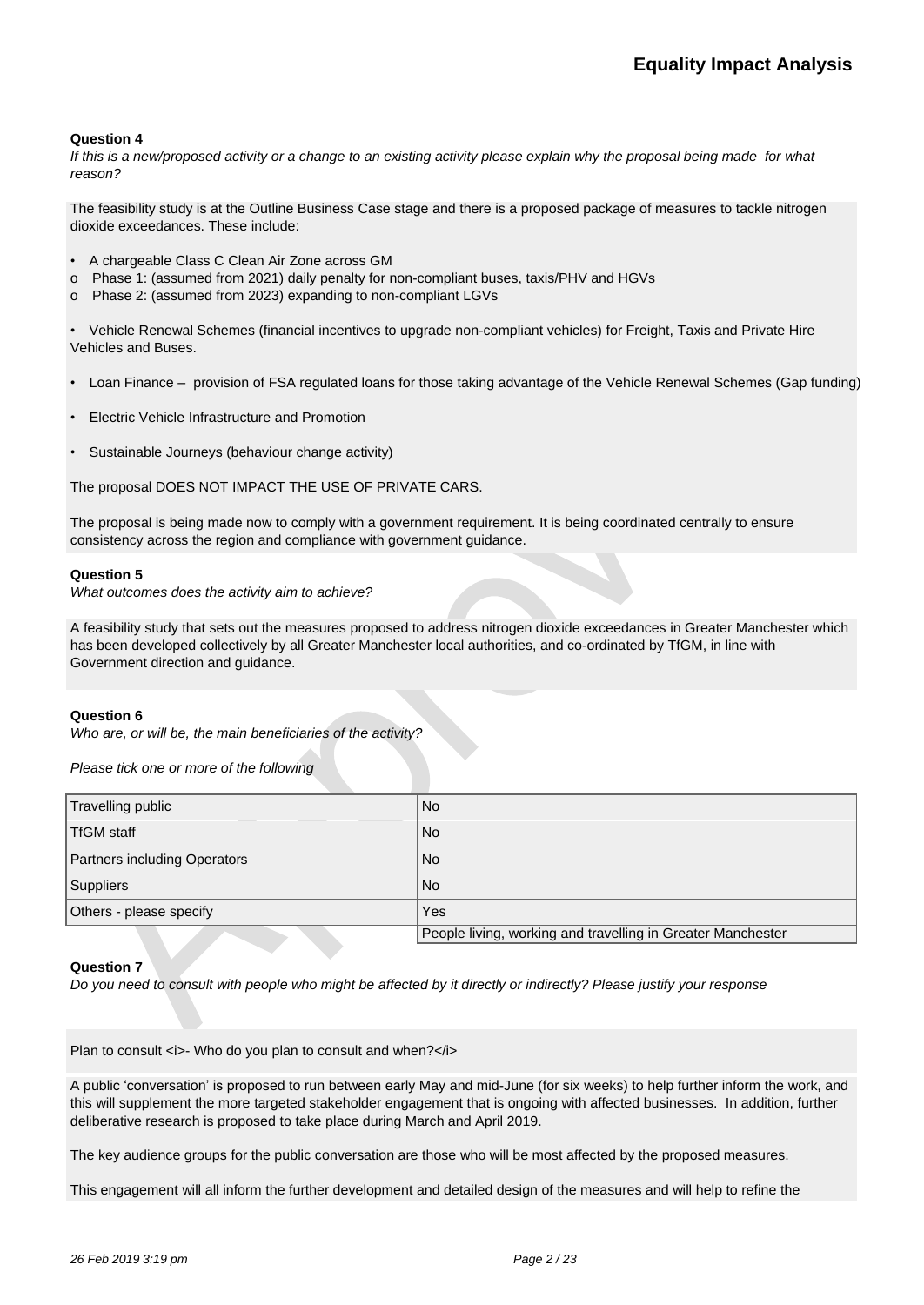proposals that will comprise the Full Business Case.

As required by Transport Act 2000, a statutory consultation relating to the proposed introduction of a charging Clean Air Zone is proposed to run between August and October 2019. In the statutory consultation the obligation is to consult local persons, and such representatives of local persons, as Greater Manchester consider appropriate about the proposed charging scheme.

### **Question 8**

*Having due regard for equality duty involves:*

*Removing or minimising disadvantages suffered by people due to their protected characteristics;Taking steps to meet the needs of people with certain protected characteristics where these are different from the needs of other people;Encourage people with certain protected characteristics to participate in public life or in other activities where their participation is disproportionately low.Please complete the table below and give reasons, evidence and comment, where appropriate, to support your judgement(s).*

*Use the table below to record where you think that the activity could have a positive impact on any of the target groups or contribute to promoting equality, equal opportunities or improving relations within equality target groups.Use the table below to record where you think that the activity could have an adverse impact on any of the equality target groups i.e. it could disadvantage them and impact is high. Use the last column in the table below to give reason/comments/evidence where appropriate to support your judgement*

| Age                 |          |         |                  |
|---------------------|----------|---------|------------------|
| <b>Target Group</b> | Positive | Adverse | Comment/Evidence |
|                     |          |         |                  |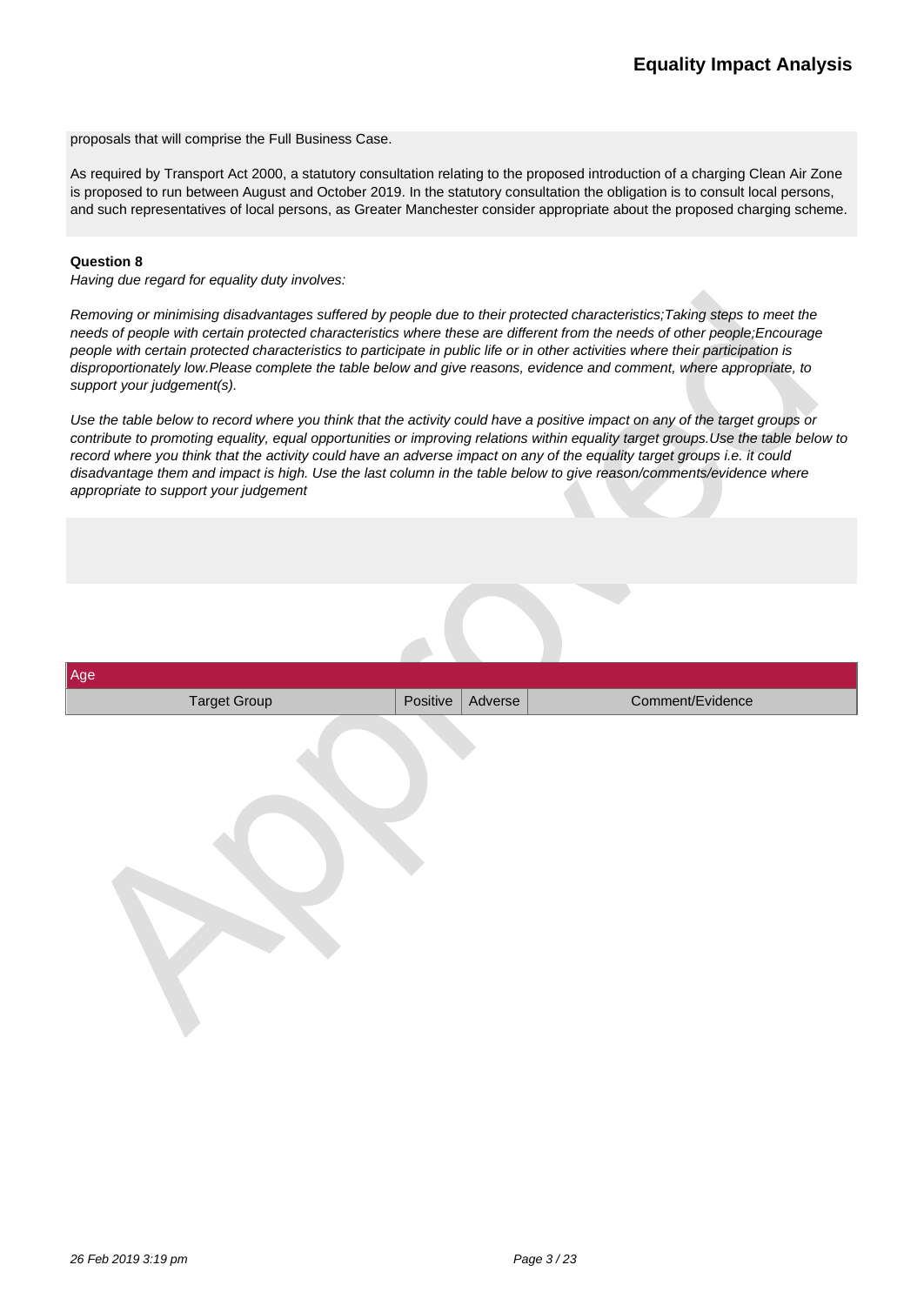| Children and Young People (aged 19 and under) | <b>High</b> | Medium | At this stage of the feasibility study (Outline       |
|-----------------------------------------------|-------------|--------|-------------------------------------------------------|
|                                               |             |        | Business Case) there is evidence to suggest           |
|                                               |             |        | equalities issues impacting this target group.        |
|                                               |             |        |                                                       |
|                                               |             |        | The positive health impact of reducing nitrogen       |
|                                               |             |        | dioxide exceedances is outlined in the strategic      |
|                                               |             |        | case. Breathing in polluted air contributes to the    |
|                                               |             |        | equivalent of 1,200 deaths a year in Greater          |
|                                               |             |        | Manchester. It affects people's lungs in the short    |
|                                               |             |        | and long term, worsening respiratory issues such      |
|                                               |             |        | as asthma or bronchitis, as well as cardiovascular    |
|                                               |             |        | problems and reduces life expectancy. Health          |
|                                               |             |        | damage caused by air pollution can begin as early     |
|                                               |             |        | as a baby's first few weeks in the womb and           |
|                                               |             |        | exposure over a long time can lead to heart and       |
|                                               |             |        | lung disease. The most vulnerable in society are hit  |
|                                               |             |        | hardest - children, older people and those already    |
|                                               |             |        | in poor health.                                       |
|                                               |             |        |                                                       |
|                                               |             |        | There could be a negative impact on this target       |
|                                               |             |        | group as they are more likely to be dependent on      |
|                                               |             |        | public transport services including school and        |
|                                               |             |        | community transport [as concessionary card            |
|                                               |             |        | holders] if action to clean up the bus fleet has the  |
|                                               |             |        | unintended consequence of reducing the number or      |
|                                               |             |        | frequency of bus services in the region. Buses are    |
|                                               |             |        | an essential component of the public transport        |
|                                               |             |        | offer, and in many parts of the region are the only   |
|                                               |             |        | public transport available.                           |
|                                               |             |        |                                                       |
|                                               |             |        | It is assumed that the Clean Bus Fund (as part of     |
|                                               |             |        | the Vehicle Renewal Scheme) will support the          |
|                                               |             |        | operators to upgrade their fleets and mitigate        |
|                                               |             |        | unintended consequences.                              |
|                                               |             |        |                                                       |
|                                               |             |        | A further and fuller assessment of economic and       |
|                                               |             |        | equalities impact will be required at Full Business   |
|                                               |             |        | Case stage.                                           |
|                                               |             |        |                                                       |
|                                               |             |        | A programme of research, analysis, public and         |
|                                               |             |        | stakeholder engagement has commenced and will         |
|                                               |             |        | be continued throughout 2019. This will give us       |
|                                               |             |        | more information and identify potential impact of the |
|                                               |             |        | proposal on low income workers; key business          |
|                                               |             |        | sectors such as retail and leisure, transport and     |
|                                               |             |        | distribution; and on small local businesses.          |
|                                               |             |        | Research information and the feedback from the        |
|                                               |             |        | engagement activity will influence the detailed       |
|                                               |             |        | design of the package of measures.                    |
|                                               |             |        |                                                       |
|                                               |             |        |                                                       |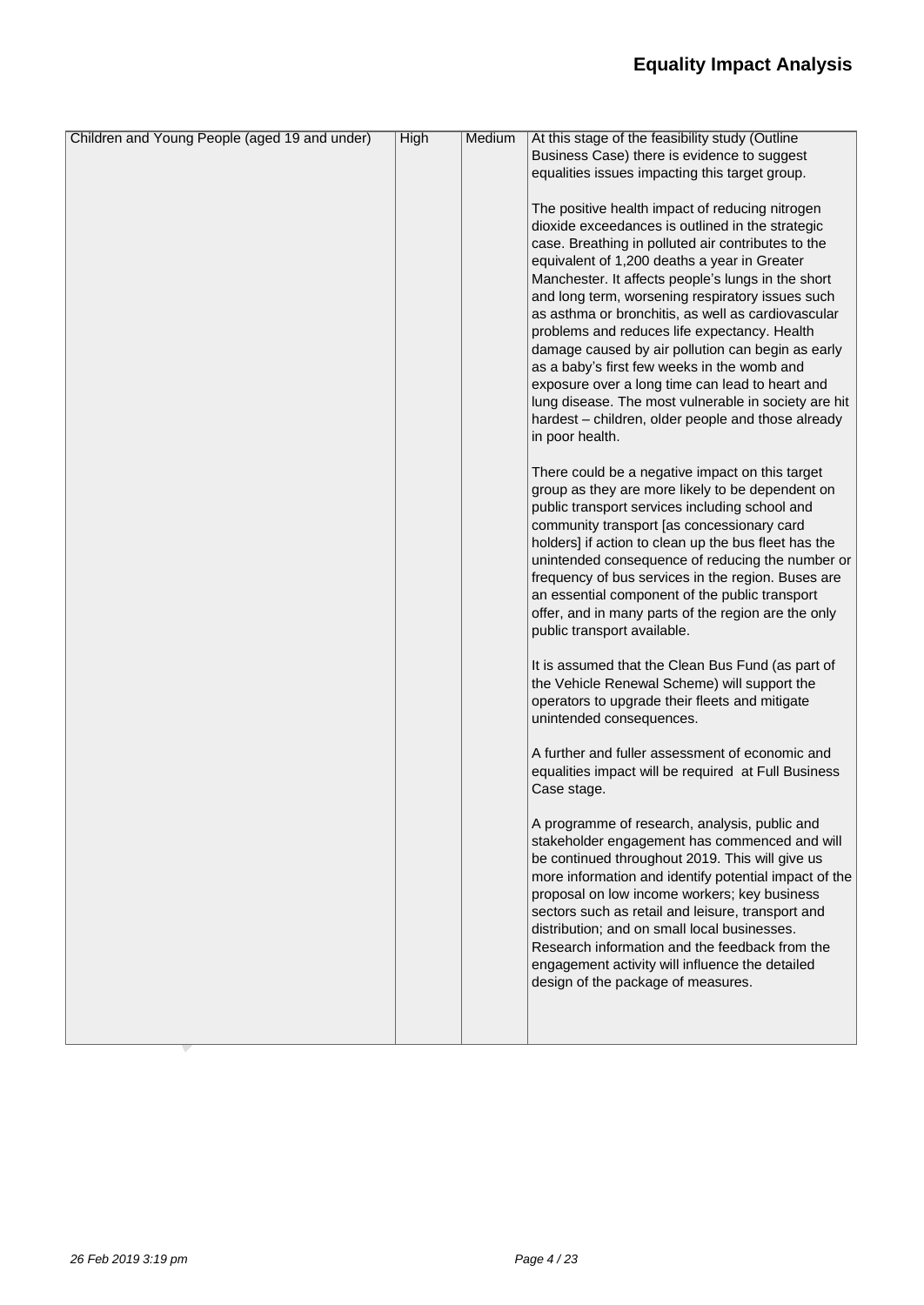| Older People (aged 60 and over) | <b>High</b> | Medium | At this stage of the feasibility study (Outline                             |
|---------------------------------|-------------|--------|-----------------------------------------------------------------------------|
|                                 |             |        | Business Case) there is evidence to suggest                                 |
|                                 |             |        | equalities issues impacting this target group.                              |
|                                 |             |        |                                                                             |
|                                 |             |        | The positive health impact of reducing nitrogen                             |
|                                 |             |        | dioxide exceedances is outlined in the strategic                            |
|                                 |             |        | case. Breathing in polluted air contributes to the                          |
|                                 |             |        | equivalent of 1,200 deaths a year in Greater                                |
|                                 |             |        | Manchester. It affects people's lungs in the short                          |
|                                 |             |        | and long term, worsening respiratory issues such                            |
|                                 |             |        | as asthma or bronchitis, as well as cardiovascular                          |
|                                 |             |        | problems and reduces life expectancy. Health                                |
|                                 |             |        | damage caused by air pollution can begin as early                           |
|                                 |             |        | as a baby's first few weeks in the womb and                                 |
|                                 |             |        | exposure over a long time can lead to heart and                             |
|                                 |             |        | lung disease. The most vulnerable in society are hit                        |
|                                 |             |        | hardest - children, older people and those already                          |
|                                 |             |        | in poor health.                                                             |
|                                 |             |        |                                                                             |
|                                 |             |        | There could be a negative impact on this target                             |
|                                 |             |        | group as they are more likely to be dependent on                            |
|                                 |             |        | public transport (including taxis and PHVs,                                 |
|                                 |             |        | community transport). Buses are an essential                                |
|                                 |             |        | component of the public transport offer, and in                             |
|                                 |             |        | many parts of the region are the only public                                |
|                                 |             |        | transport available.<br>Action to clean up the bus / taxi / PHV fleet could |
|                                 |             |        | have unintended consequence of reducing the                                 |
|                                 |             |        | number or frequency of bus and /or the number of                            |
|                                 |             |        | accessible taxi/PHV services in the region.                                 |
|                                 |             |        |                                                                             |
|                                 |             |        | A further and fuller assessment of economic and                             |
|                                 |             |        | equalities impact will be required at Full Business                         |
|                                 |             |        | Case stage.                                                                 |
|                                 |             |        |                                                                             |
|                                 |             |        | A programme of research, analysis, public and                               |
|                                 |             |        | stakeholder engagement has commenced and will                               |
|                                 |             |        | be continued throughout 2019. This will give us                             |
|                                 |             |        | more information and identify potential impact of the                       |
|                                 |             |        | proposal on low income workers; key business                                |
|                                 |             |        | sectors such as retail and leisure, transport and                           |
|                                 |             |        | distribution; and on small local businesses.                                |
|                                 |             |        | Research information and the feedback from the                              |
|                                 |             |        | engagement activity will influence the detailed                             |
|                                 |             |        | design of the package of measures.                                          |
|                                 |             |        |                                                                             |
|                                 |             |        |                                                                             |
|                                 |             |        |                                                                             |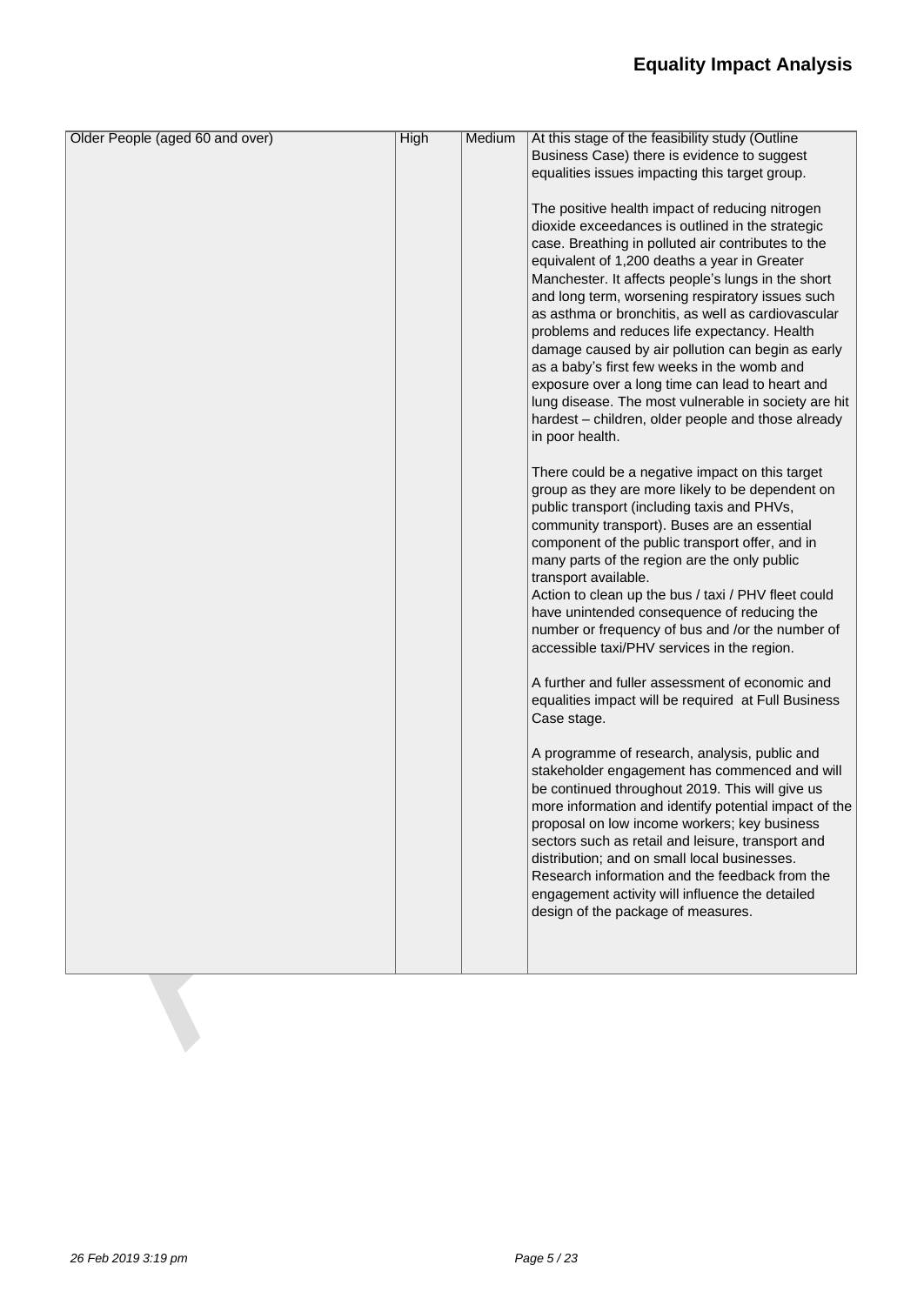| <b>Disability</b>                                                                                                                  |          |         |                                                                                                                                                                                                                                                                                                                                                                                                                                                                                                                                                                                                                                                                                                                                                                                                                                                                                                                                                                                                                                                                                                                                                                                                                                                                                                                                                                                                                                                                                                                                                                                              |
|------------------------------------------------------------------------------------------------------------------------------------|----------|---------|----------------------------------------------------------------------------------------------------------------------------------------------------------------------------------------------------------------------------------------------------------------------------------------------------------------------------------------------------------------------------------------------------------------------------------------------------------------------------------------------------------------------------------------------------------------------------------------------------------------------------------------------------------------------------------------------------------------------------------------------------------------------------------------------------------------------------------------------------------------------------------------------------------------------------------------------------------------------------------------------------------------------------------------------------------------------------------------------------------------------------------------------------------------------------------------------------------------------------------------------------------------------------------------------------------------------------------------------------------------------------------------------------------------------------------------------------------------------------------------------------------------------------------------------------------------------------------------------|
| <b>Target Group</b>                                                                                                                | Positive | Adverse | Comment/Evidence                                                                                                                                                                                                                                                                                                                                                                                                                                                                                                                                                                                                                                                                                                                                                                                                                                                                                                                                                                                                                                                                                                                                                                                                                                                                                                                                                                                                                                                                                                                                                                             |
| People with physical impairments (Includes<br>mobility, co-ordination, lifting and carrying, manual<br>dexterity, wheelchair user) | Medium   | Medium  | At this stage of the feasibility study (Outline<br>Business Case) there is evidence to suggest<br>equalities issues impacting this target group.<br>There could be a negative impact on this target<br>group as they are more likely to be dependent on<br>public transport (including taxis and PHVs,<br>community transport) if they have not already<br>accessed the national Mobility Scheme. Buses are<br>an essential component of the public transport<br>offer, and in many parts of the region are the only<br>public transport available.<br>Action to clean up the bus / taxi / PHV fleet could<br>have unintended consequence of reducing the<br>number or frequency of bus and /or the number of<br>accessible taxi/PHV services in the region.<br>It is assumed that the Clean Bus/ Tax Funds (as<br>part of the Vehicle Renewal Scheme) will support<br>the operators to upgrade their fleets and mitigate<br>unintended consequences.<br>A further and fuller assessment of economic and<br>equalities impact will be required at Full Business<br>Case stage.<br>A programme of research, analysis, public and<br>stakeholder engagement has commenced and will<br>be continued throughout 2019. This will give us<br>more information and identify potential impact of the<br>proposal on low income workers; key business<br>sectors such as retail and leisure, transport and<br>distribution; and on small local businesses.<br>Research information and the feedback from the<br>engagement activity will influence the detailed<br>design of the package of measures. |

**Bandon**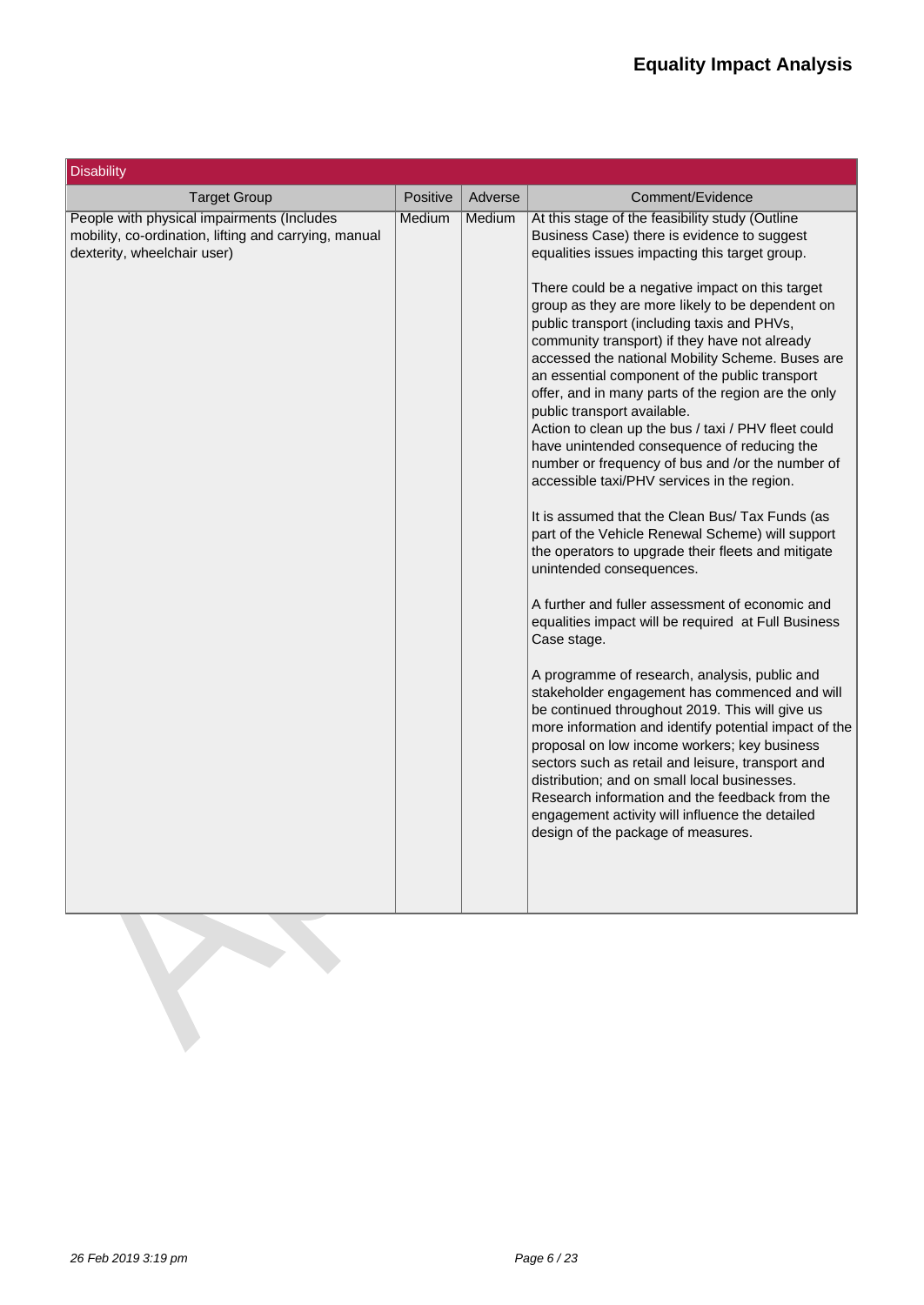| People with communication or sensory impairments   Medium | Low | At this stage of the feasibility study (Outline                                                   |
|-----------------------------------------------------------|-----|---------------------------------------------------------------------------------------------------|
| (Includes blind/partially sighted, deaf/hard or           |     | Business Case) there is evidence to suggest                                                       |
| hearing, difficulty speaking)                             |     | equalities issues impacting this target group.                                                    |
|                                                           |     |                                                                                                   |
|                                                           |     | There could be a negative impact on this target                                                   |
|                                                           |     | group as they are more likely to be dependent on                                                  |
|                                                           |     | public transport (including taxis and PHVs,                                                       |
|                                                           |     | community transport). Buses are an essential                                                      |
|                                                           |     | component of the public transport offer, and in                                                   |
|                                                           |     | many parts of the region are the only public                                                      |
|                                                           |     | transport available.                                                                              |
|                                                           |     | Action to clean up the bus / taxi / PHV fleet could                                               |
|                                                           |     | have unintended consequence of reducing the                                                       |
|                                                           |     | number or frequency of bus and /or the number of                                                  |
|                                                           |     | accessible taxi/PHV services in the region.                                                       |
|                                                           |     | It is assumed that the Clean Bus/ Tax Funds (as                                                   |
|                                                           |     | part of the Vehicle Renewal Scheme) will support                                                  |
|                                                           |     | the operators to upgrade their fleets and mitigate                                                |
|                                                           |     | unintended consequences.                                                                          |
|                                                           |     |                                                                                                   |
|                                                           |     | A further and fuller assessment of economic and                                                   |
|                                                           |     | equalities impact will be required at Full Business                                               |
|                                                           |     | Case stage.                                                                                       |
|                                                           |     |                                                                                                   |
|                                                           |     | A programme of research, analysis, public and                                                     |
|                                                           |     | stakeholder engagement has commenced and will                                                     |
|                                                           |     | be continued throughout 2019. This will give us                                                   |
|                                                           |     | more information and identify potential impact of the                                             |
|                                                           |     | proposal on low income workers; key business                                                      |
|                                                           |     | sectors such as retail and leisure, transport and<br>distribution; and on small local businesses. |
|                                                           |     | Research information and the feedback from the                                                    |
|                                                           |     | engagement activity will influence the detailed                                                   |
|                                                           |     | design of the package of measures.                                                                |
|                                                           |     |                                                                                                   |
|                                                           |     |                                                                                                   |
|                                                           |     |                                                                                                   |
|                                                           |     |                                                                                                   |
|                                                           |     |                                                                                                   |
|                                                           |     |                                                                                                   |
|                                                           |     |                                                                                                   |
|                                                           |     |                                                                                                   |
|                                                           |     |                                                                                                   |
|                                                           |     |                                                                                                   |
|                                                           |     |                                                                                                   |
|                                                           |     |                                                                                                   |
|                                                           |     |                                                                                                   |
|                                                           |     |                                                                                                   |
|                                                           |     |                                                                                                   |
|                                                           |     |                                                                                                   |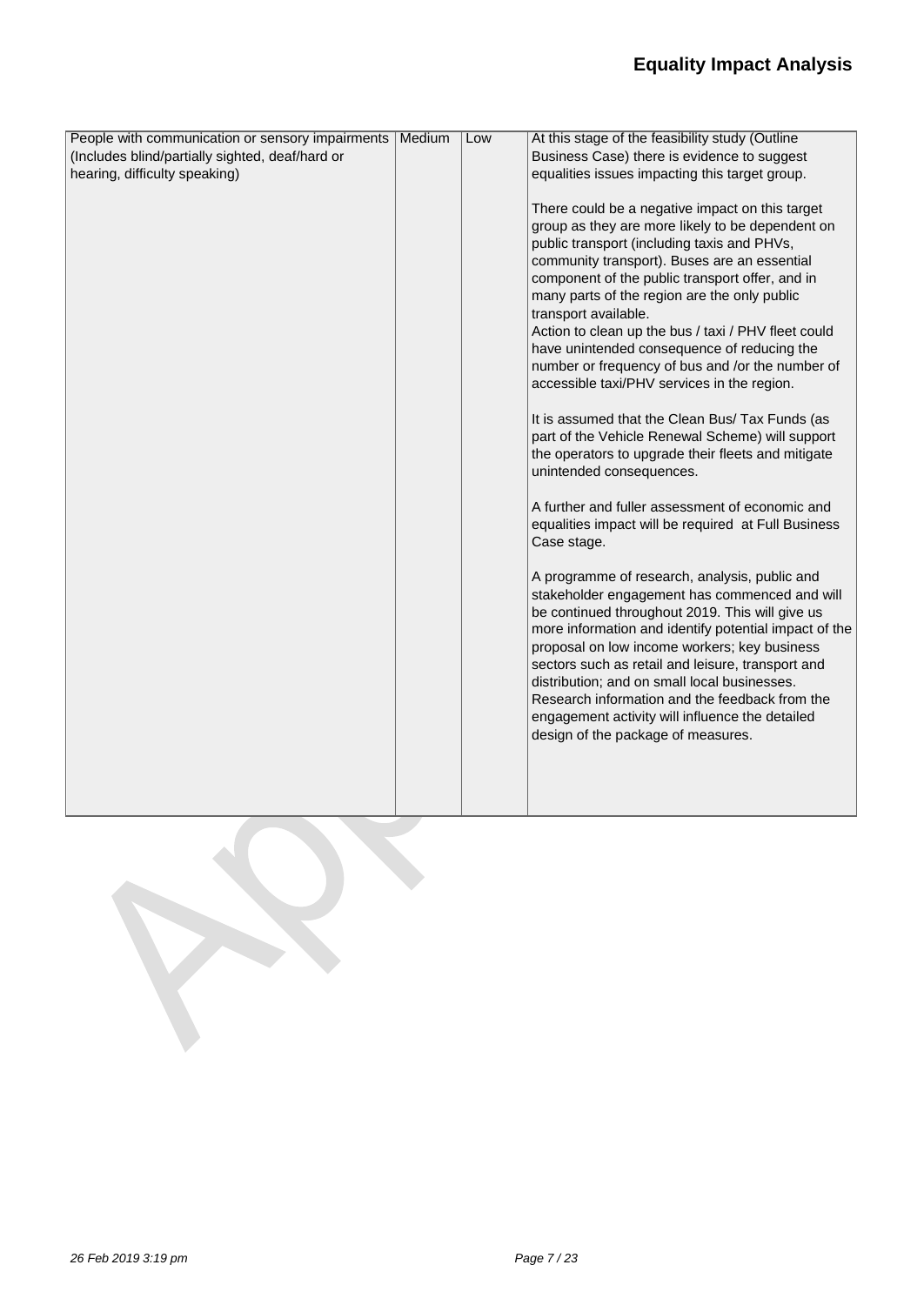| People with a learning disability or cognitive       | Medium | Low | At this stage of the feasibility study (Outline       |
|------------------------------------------------------|--------|-----|-------------------------------------------------------|
| impairment (Includes conditions which affect ability |        |     | Business Case) there is evidence to suggest           |
| to learn, understand, read, remember, and            |        |     | equalities issues impacting this target group.        |
| concentrate eg. Downs Syndrome, autism, ADA)         |        |     |                                                       |
|                                                      |        |     | There could be a negative impact on this target       |
|                                                      |        |     | group as they are more likely to be dependent on      |
|                                                      |        |     | public transport (including taxis and PHVs,           |
|                                                      |        |     | community transport). Buses are an essential          |
|                                                      |        |     | component of the public transport offer, and in       |
|                                                      |        |     | many parts of the region are the only public          |
|                                                      |        |     | transport available.                                  |
|                                                      |        |     | Action to clean up the bus / taxi / PHV fleet could   |
|                                                      |        |     | have unintended consequence of reducing the           |
|                                                      |        |     | number or frequency of bus and /or the number of      |
|                                                      |        |     | accessible taxi/PHV services in the region.           |
|                                                      |        |     | It is assumed that the Clean Bus/ Tax Funds (as       |
|                                                      |        |     | part of the Vehicle Renewal Scheme) will support      |
|                                                      |        |     | the operators to upgrade their fleets and mitigate    |
|                                                      |        |     | unintended consequences.                              |
|                                                      |        |     | A further and fuller assessment of economic and       |
|                                                      |        |     | equalities impact will be required at Full Business   |
|                                                      |        |     | Case stage.                                           |
|                                                      |        |     | A programme of research, analysis, public and         |
|                                                      |        |     | stakeholder engagement has commenced and will         |
|                                                      |        |     | be continued throughout 2019. This will give us       |
|                                                      |        |     | more information and identify potential impact of the |
|                                                      |        |     | proposal on low income workers; key business          |
|                                                      |        |     | sectors such as retail and leisure, transport and     |
|                                                      |        |     | distribution; and on small local businesses.          |
|                                                      |        |     | Research information and the feedback from the        |
|                                                      |        |     | engagement activity will influence the detailed       |
|                                                      |        |     | design of the package of measures.                    |
|                                                      |        |     |                                                       |
|                                                      |        |     |                                                       |
|                                                      |        |     |                                                       |
|                                                      |        |     |                                                       |
|                                                      |        |     |                                                       |
|                                                      |        |     |                                                       |
|                                                      |        |     |                                                       |
|                                                      |        |     |                                                       |
|                                                      |        |     |                                                       |
|                                                      |        |     |                                                       |
|                                                      |        |     |                                                       |
|                                                      |        |     |                                                       |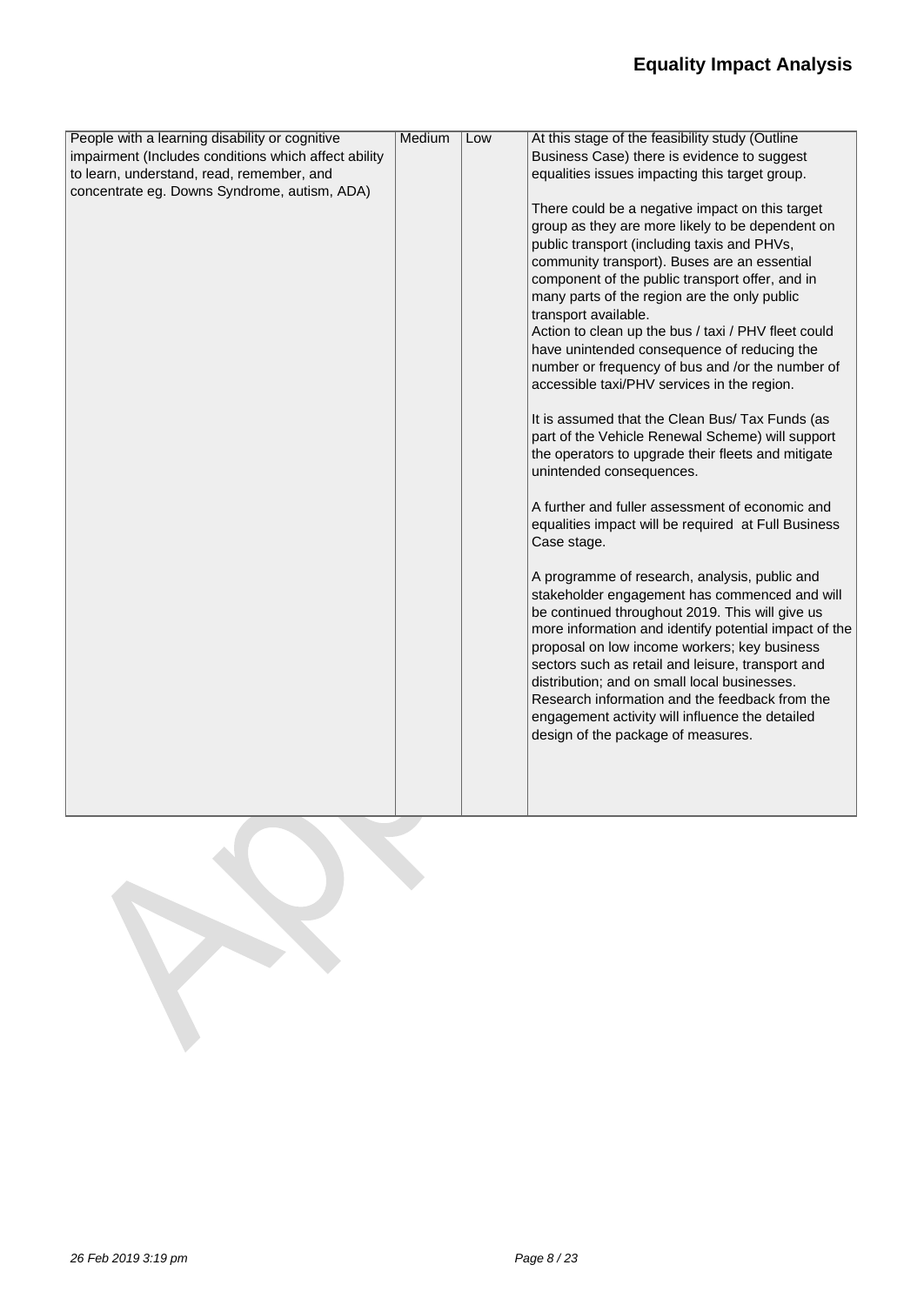| People with mental health problems (Includes                                 | Medium      | Low | At this stage of the feasibility study (Outline                                                               |
|------------------------------------------------------------------------------|-------------|-----|---------------------------------------------------------------------------------------------------------------|
| depression, schizophrenia)                                                   |             |     | Business Case) there is no evidence to suggest                                                                |
|                                                                              |             |     | equalities issues impacting this target group.                                                                |
|                                                                              |             |     | However, there could be a negative impact on this                                                             |
|                                                                              |             |     | target group as frequent users of bus services                                                                |
|                                                                              |             |     | [concessionary card holders] if action to clean up                                                            |
|                                                                              |             |     | the bus fleet has the unintended consequence of                                                               |
|                                                                              |             |     | reducing the number or frequency of bus services                                                              |
|                                                                              |             |     | in the region. Buses are an essential component of                                                            |
|                                                                              |             |     | the public transport offer, and in many parts of the<br>region are the only public transport available. It is |
|                                                                              |             |     | assumed that the Clean Bus Fund will support the                                                              |
|                                                                              |             |     | operators to upgrade their fleets and mitigate                                                                |
|                                                                              |             |     | unintended consequences.                                                                                      |
|                                                                              |             |     |                                                                                                               |
|                                                                              |             |     | A further and fuller assessment of economic and                                                               |
|                                                                              |             |     | equalities impact will be required at Full Business                                                           |
|                                                                              |             |     | Case stage.                                                                                                   |
|                                                                              |             |     |                                                                                                               |
|                                                                              |             |     | A programme of research, analysis, public and                                                                 |
|                                                                              |             |     | stakeholder engagement has commenced and will                                                                 |
|                                                                              |             |     | be continued throughout 2019. This will give us<br>more information and identify potential impact of the      |
|                                                                              |             |     | proposal on low income workers; key business                                                                  |
|                                                                              |             |     | sectors such as retail and leisure, transport and                                                             |
|                                                                              |             |     | distribution; and on small local businesses.                                                                  |
|                                                                              |             |     | Research information and the feedback from the                                                                |
|                                                                              |             |     | engagement activity will influence the detailed                                                               |
|                                                                              |             |     | design of the package of measures.                                                                            |
|                                                                              |             |     |                                                                                                               |
|                                                                              |             |     |                                                                                                               |
| People with long standing illness/health condition                           | <b>High</b> | Low | At this stage of the feasibility study (Outline                                                               |
| (Includes cancer, HIV, MS, diabetes, heart disease,<br>epilepsy, continence) |             |     | Business Case) there is evidence to suggest<br>equalities issues impacting this target group. The             |
|                                                                              |             |     | positive health impact of reducing nitrogen dioxide                                                           |
|                                                                              |             |     | exceedances is outlined in the strategic case.                                                                |
|                                                                              |             |     | Breathing in polluted air contributes to the                                                                  |
|                                                                              |             |     | equivalent of 1,200 deaths a year in Greater                                                                  |
|                                                                              |             |     | Manchester. It affects people's lungs in the short                                                            |
|                                                                              |             |     | and long term, worsening respiratory issues such                                                              |
|                                                                              |             |     | as asthma or bronchitis, as well as cardiovascular                                                            |
|                                                                              |             |     | problems and reduces life expectancy. Health                                                                  |
|                                                                              |             |     | damage caused by air pollution can begin as early                                                             |
|                                                                              |             |     | as a baby's first few weeks in the womb and                                                                   |
|                                                                              |             |     | exposure over a long time can lead to heart and                                                               |
|                                                                              |             |     | lung disease. The most vulnerable in society are hit                                                          |
|                                                                              |             |     | hardest - children, older people and those already                                                            |
|                                                                              |             |     | in poor health.                                                                                               |
|                                                                              |             |     |                                                                                                               |
|                                                                              |             |     |                                                                                                               |
|                                                                              |             |     |                                                                                                               |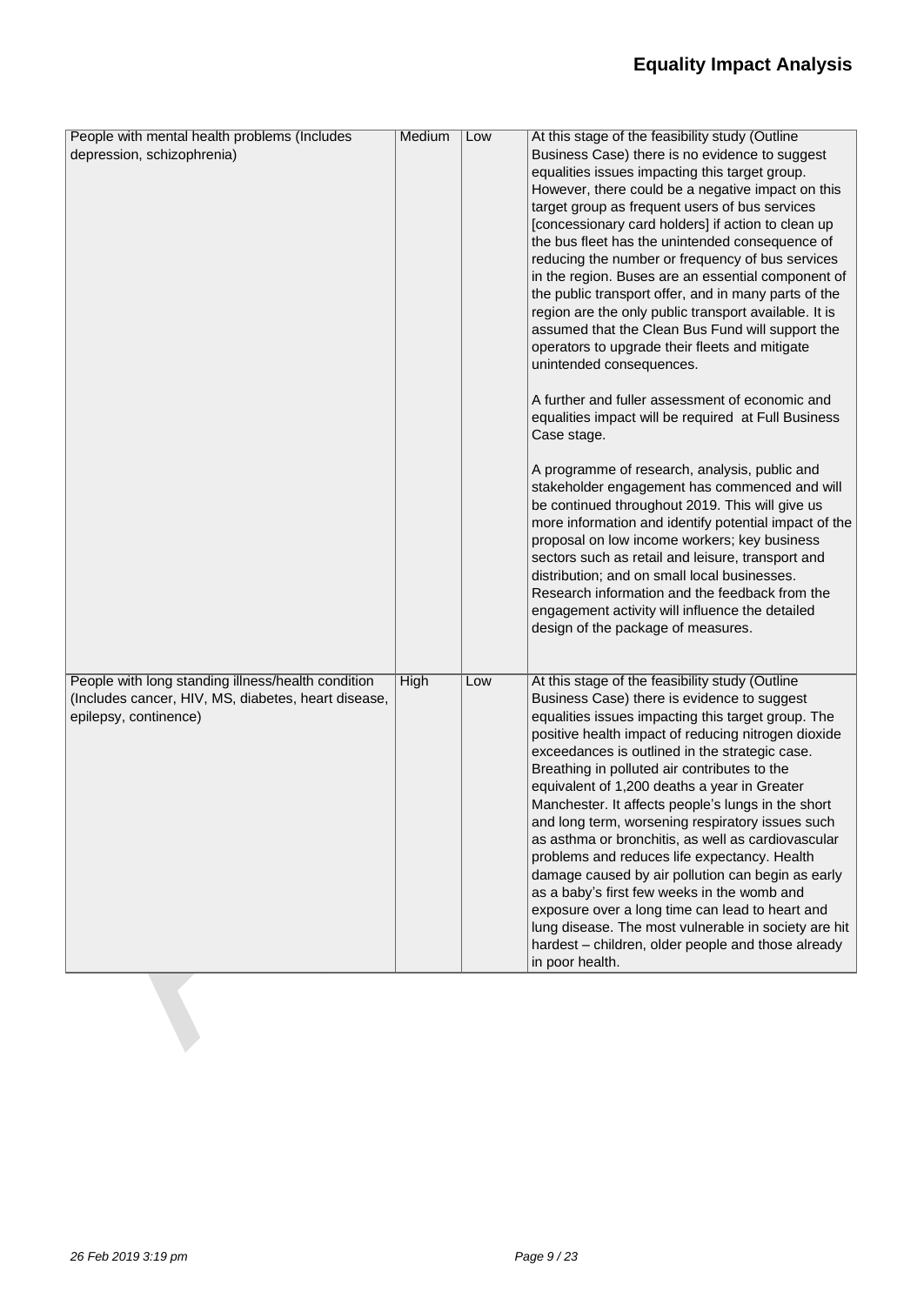| Other disability/impairment not covered by any of | Medium | Low | At this stage of the feasibility study (Outline       |
|---------------------------------------------------|--------|-----|-------------------------------------------------------|
| the above                                         |        |     | Business Case) there is no evidence to suggest        |
|                                                   |        |     | any equalities issues impacting this target group.    |
|                                                   |        |     |                                                       |
|                                                   |        |     |                                                       |
|                                                   |        |     | A further and fuller assessment of economic and       |
|                                                   |        |     | equalities impact will be required at Full Business   |
|                                                   |        |     | Case stage.                                           |
|                                                   |        |     |                                                       |
|                                                   |        |     |                                                       |
|                                                   |        |     | A programme of research, analysis, public and         |
|                                                   |        |     | stakeholder engagement has commenced and will         |
|                                                   |        |     | be continued throughout 2019. This will give us       |
|                                                   |        |     | more information and identify potential impact of the |
|                                                   |        |     | proposal on low income workers; key business          |
|                                                   |        |     |                                                       |
|                                                   |        |     | sectors such as retail and leisure, transport and     |
|                                                   |        |     | distribution; and on small local businesses.          |
|                                                   |        |     | Research information and the feedback from the        |
|                                                   |        |     | engagement activity will influence the detailed       |
|                                                   |        |     | design of the package of measures.                    |
|                                                   |        |     |                                                       |
|                                                   |        |     |                                                       |
|                                                   |        |     |                                                       |

| Gender              |                 |         |                                                                                                                                                                                                                                                                                                                                                                                                                                                                                                                                                                                                                                                                                                                                                                                                |
|---------------------|-----------------|---------|------------------------------------------------------------------------------------------------------------------------------------------------------------------------------------------------------------------------------------------------------------------------------------------------------------------------------------------------------------------------------------------------------------------------------------------------------------------------------------------------------------------------------------------------------------------------------------------------------------------------------------------------------------------------------------------------------------------------------------------------------------------------------------------------|
| <b>Target Group</b> | <b>Positive</b> | Adverse | Comment/Evidence                                                                                                                                                                                                                                                                                                                                                                                                                                                                                                                                                                                                                                                                                                                                                                               |
| Men                 | Medium          | Low     | At this stage of the feasibility study (Outline<br>Business Case) there is no evidence to suggest<br>any equalities issues impacting this target group.<br>A further and fuller assessment of economic and<br>equalities impact will be required at Full Business<br>Case stage.<br>A programme of research, analysis, public and<br>stakeholder engagement has commenced and will<br>be continued throughout 2019. This will give us<br>more information and identify potential impact of the<br>proposal on low income workers; key business<br>sectors such as retail and leisure, transport and<br>distribution; and on small local businesses.<br>Research information and the feedback from the<br>engagement activity will influence the detailed<br>design of the package of measures. |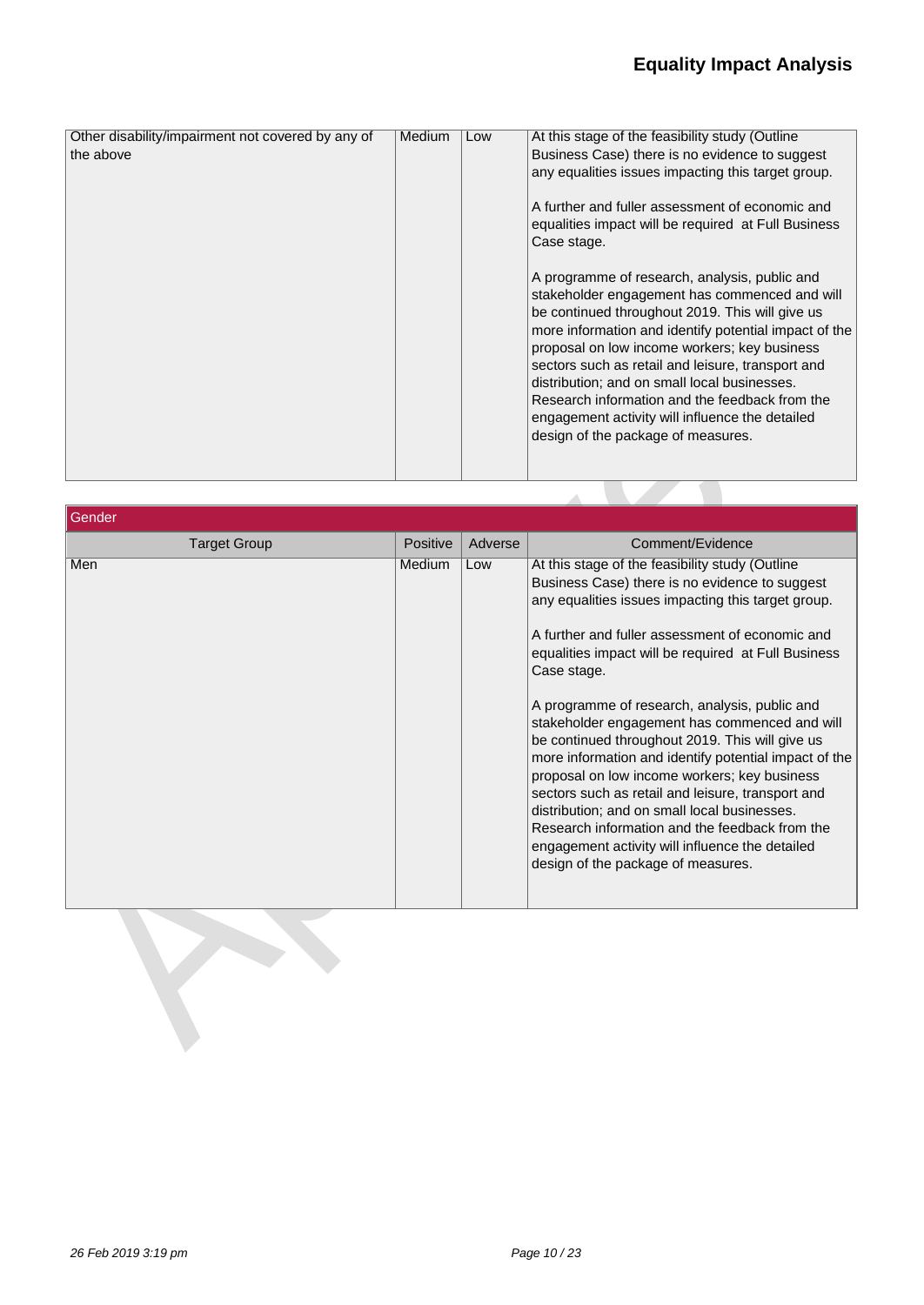| Medium<br>Women<br>At this stage of the feasibility study (Outline<br>Low<br>Business Case) there is no evidence to suggest<br>any equalities issues impacting this target group.<br>A further and fuller assessment of economic and<br>equalities impact will be required at Full Business<br>Case stage.<br>A programme of research, analysis, public and |
|-------------------------------------------------------------------------------------------------------------------------------------------------------------------------------------------------------------------------------------------------------------------------------------------------------------------------------------------------------------|
|                                                                                                                                                                                                                                                                                                                                                             |
|                                                                                                                                                                                                                                                                                                                                                             |
|                                                                                                                                                                                                                                                                                                                                                             |
|                                                                                                                                                                                                                                                                                                                                                             |
|                                                                                                                                                                                                                                                                                                                                                             |
|                                                                                                                                                                                                                                                                                                                                                             |
|                                                                                                                                                                                                                                                                                                                                                             |
|                                                                                                                                                                                                                                                                                                                                                             |
| stakeholder engagement has commenced and will                                                                                                                                                                                                                                                                                                               |
| be continued throughout 2019. This will give us                                                                                                                                                                                                                                                                                                             |
| more information and identify potential impact of the                                                                                                                                                                                                                                                                                                       |
| proposal on low income workers; key business                                                                                                                                                                                                                                                                                                                |
| sectors such as retail and leisure, transport and                                                                                                                                                                                                                                                                                                           |
| distribution; and on small local businesses.                                                                                                                                                                                                                                                                                                                |
| Research information and the feedback from the                                                                                                                                                                                                                                                                                                              |
| engagement activity will influence the detailed                                                                                                                                                                                                                                                                                                             |
| design of the package of measures.                                                                                                                                                                                                                                                                                                                          |
|                                                                                                                                                                                                                                                                                                                                                             |
|                                                                                                                                                                                                                                                                                                                                                             |
| <b>Transgender People</b><br>Medium<br>At this stage of the feasibility study (Outline<br>Low                                                                                                                                                                                                                                                               |
| Business Case) there is no evidence to suggest                                                                                                                                                                                                                                                                                                              |
| any equalities issues impacting this target group.                                                                                                                                                                                                                                                                                                          |
|                                                                                                                                                                                                                                                                                                                                                             |
| A further and fuller assessment of economic and                                                                                                                                                                                                                                                                                                             |
| equalities impact will be required at Full Business                                                                                                                                                                                                                                                                                                         |
| Case stage.                                                                                                                                                                                                                                                                                                                                                 |
|                                                                                                                                                                                                                                                                                                                                                             |
| A programme of research, analysis, public and                                                                                                                                                                                                                                                                                                               |
| stakeholder engagement has commenced and will                                                                                                                                                                                                                                                                                                               |
| be continued throughout 2019. This will give us                                                                                                                                                                                                                                                                                                             |
| more information and identify potential impact of the                                                                                                                                                                                                                                                                                                       |
| proposal on low income workers; key business                                                                                                                                                                                                                                                                                                                |
| sectors such as retail and leisure, transport and                                                                                                                                                                                                                                                                                                           |
| distribution; and on small local businesses.                                                                                                                                                                                                                                                                                                                |
| Research information and the feedback from the                                                                                                                                                                                                                                                                                                              |
| engagement activity will influence the detailed                                                                                                                                                                                                                                                                                                             |
| design of the package of measures.                                                                                                                                                                                                                                                                                                                          |
|                                                                                                                                                                                                                                                                                                                                                             |

| Race                |                    |                  |
|---------------------|--------------------|------------------|
| <b>Target Group</b> | Positive   Adverse | Comment/Evidence |
|                     |                    |                  |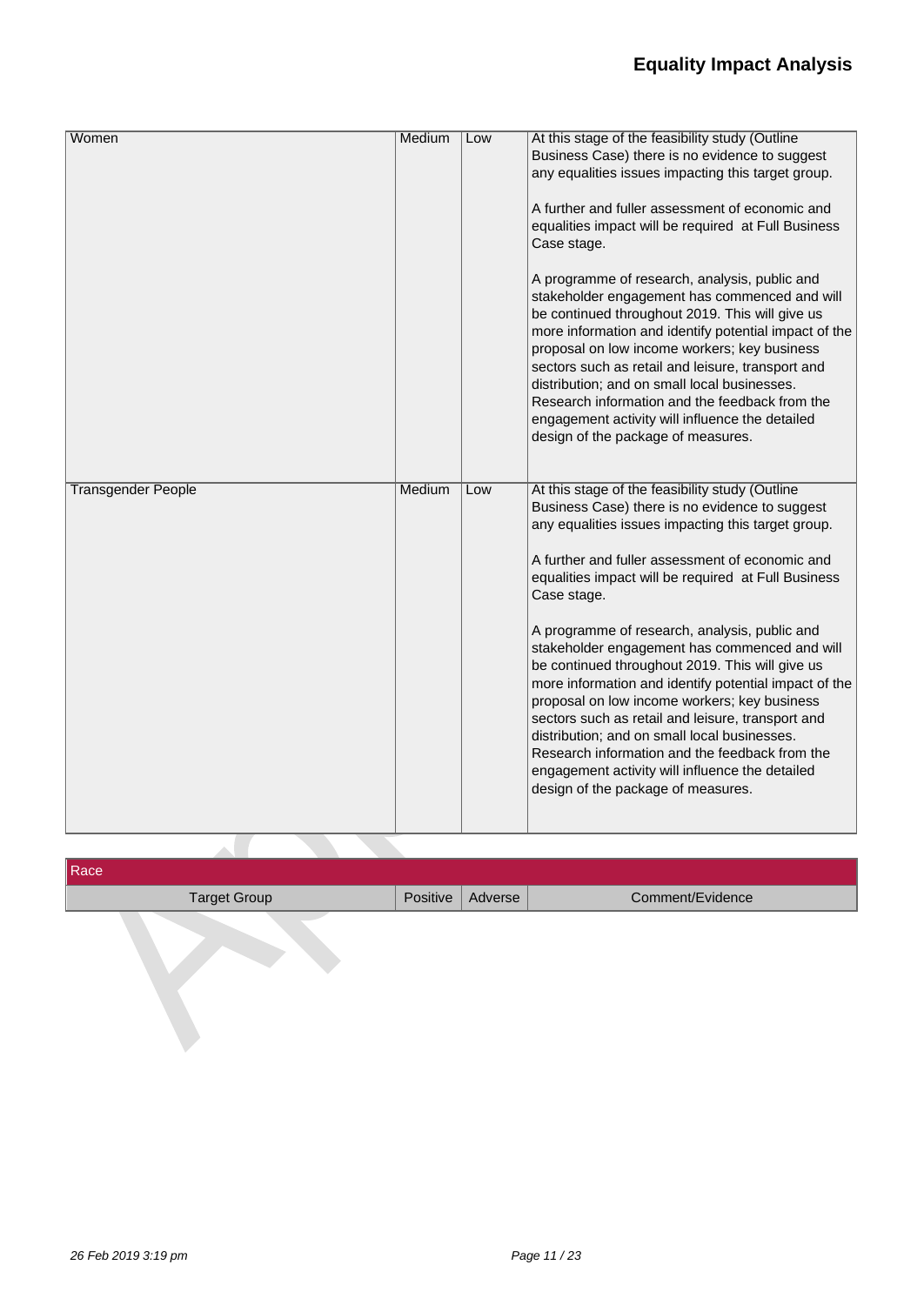## **Equality Impact Analysis**

| Asian or Asian British Backgrounds (This includes  | Medium | Medium | At this stage of the feasibility study (Outline                                                        |
|----------------------------------------------------|--------|--------|--------------------------------------------------------------------------------------------------------|
| Pakistani, Indians and Bangladeshi, Chinese or any |        |        | Business Case) there is some evidence to suggest                                                       |
| other Asian background)                            |        |        | equalities issues impacting this target group. In<br>some Greater Manchester Local Authority areas     |
|                                                    |        |        | there is a higher percentage of drivers of taxis and                                                   |
|                                                    |        |        | private hire vehicles from black and minority ethnic                                                   |
|                                                    |        |        | communities.                                                                                           |
|                                                    |        |        | A further and fuller assessment of economic and<br>equalities impact will be required at Full Business |
|                                                    |        |        | Case stage.                                                                                            |
|                                                    |        |        | A programme of research, analysis, public and                                                          |
|                                                    |        |        | stakeholder engagement has commenced and will<br>be continued throughout 2019. This will give us       |
|                                                    |        |        | more information and identify potential impact of the                                                  |
|                                                    |        |        | proposal on low income workers; key business                                                           |
|                                                    |        |        | sectors such as retail and leisure, transport and                                                      |
|                                                    |        |        | distribution; and on small local businesses.<br>Research information and the feedback from the         |
|                                                    |        |        | engagement activity will influence the detailed                                                        |
|                                                    |        |        | design of the package of measures.                                                                     |
|                                                    |        |        | The positive health impact of reducing nitrogen                                                        |
|                                                    |        |        | dioxide exceedances is outlined in the strategic<br>case. Around 7% of the Greater Manchester          |
|                                                    |        |        | population, nearly 200,000 people, live in areas                                                       |
|                                                    |        |        | containing roads close to or in exceedance of the                                                      |
|                                                    |        |        | EU Limit Value for NO2 and many more people will                                                       |
|                                                    |        |        | regularly spend time visiting areas or travelling on                                                   |
|                                                    |        |        | roads in exceedance of EU Limit Value. People<br>living in areas impacted by poor air quality are more |
|                                                    |        |        | likely to be unemployed, not own a car/van, and live                                                   |
|                                                    |        |        | in rented or overcrowded housing. People from                                                          |
|                                                    |        |        | black and minority ethnic backgrounds are also                                                         |
|                                                    |        |        | over-represented in areas of poor air quality.                                                         |
|                                                    |        |        |                                                                                                        |
|                                                    |        |        |                                                                                                        |
|                                                    |        |        |                                                                                                        |
|                                                    |        |        |                                                                                                        |
|                                                    |        |        |                                                                                                        |
|                                                    |        |        |                                                                                                        |
|                                                    |        |        |                                                                                                        |
|                                                    |        |        |                                                                                                        |
|                                                    |        |        |                                                                                                        |
|                                                    |        |        |                                                                                                        |
|                                                    |        |        |                                                                                                        |
|                                                    |        |        |                                                                                                        |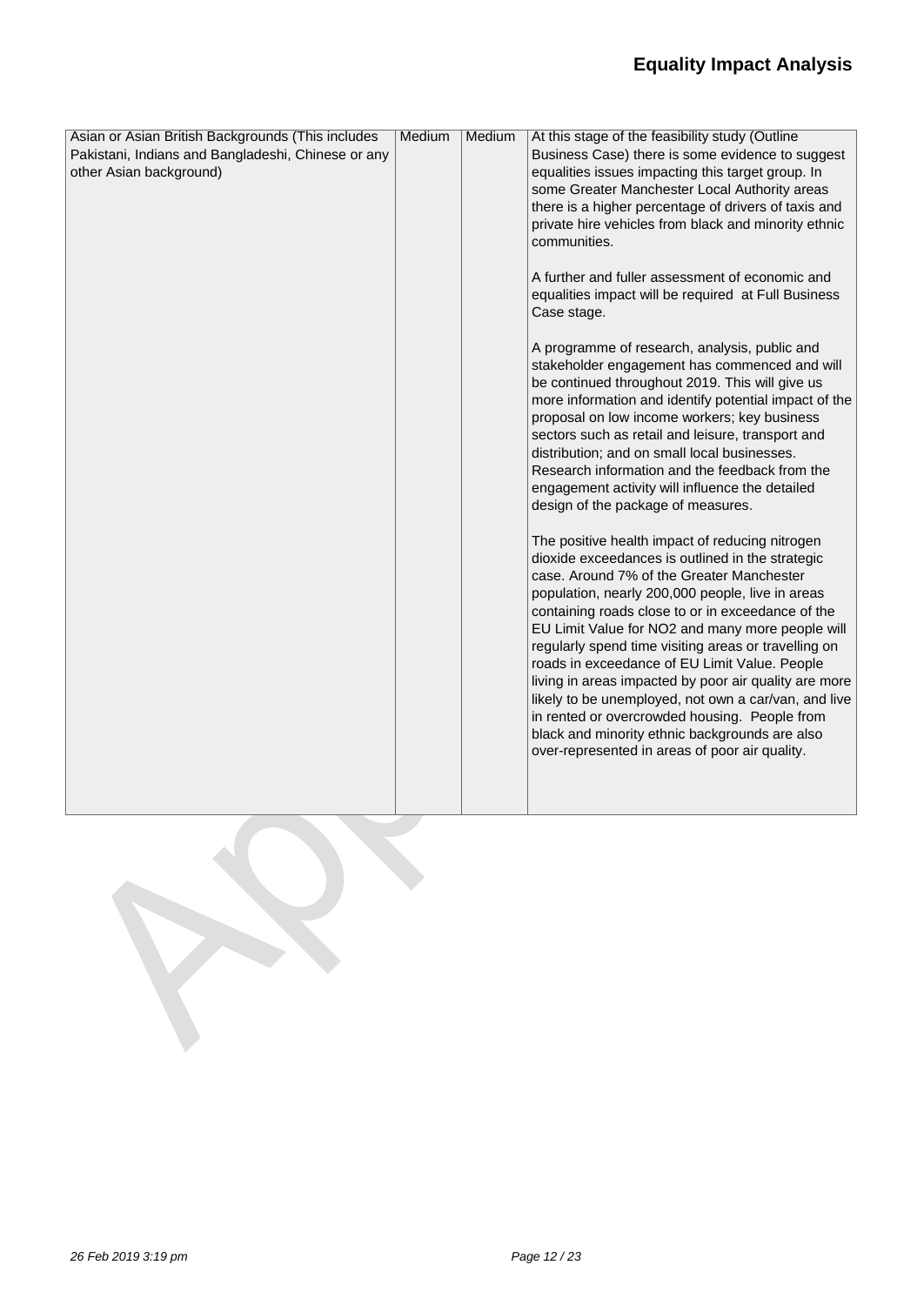## **Equality Impact Analysis**

| Black or Black British Backgrounds (This includes | Medium | Low | At this stage of the feasibility study (Outline       |
|---------------------------------------------------|--------|-----|-------------------------------------------------------|
| Caribbean, African or any other black background) |        |     | Business Case) there is some evidence to suggest      |
|                                                   |        |     | equalities issues impacting this target group. In     |
|                                                   |        |     | some Greater Manchester Local Authority areas         |
|                                                   |        |     | there is a higher percentage of drivers of taxis and  |
|                                                   |        |     | private hire vehicles from black and minority ethnic  |
|                                                   |        |     | communities.                                          |
|                                                   |        |     |                                                       |
|                                                   |        |     | A further and fuller assessment of economic and       |
|                                                   |        |     | equalities impact will be required at Full Business   |
|                                                   |        |     | Case stage.                                           |
|                                                   |        |     |                                                       |
|                                                   |        |     | A programme of research, analysis, public and         |
|                                                   |        |     | stakeholder engagement has commenced and will         |
|                                                   |        |     | be continued throughout 2019. This will give us       |
|                                                   |        |     | more information and identify potential impact of the |
|                                                   |        |     | proposal on low income workers; key business          |
|                                                   |        |     | sectors such as retail and leisure, transport and     |
|                                                   |        |     | distribution; and on small local businesses.          |
|                                                   |        |     | Research information and the feedback from the        |
|                                                   |        |     | engagement activity will influence the detailed       |
|                                                   |        |     | design of the package of measures.                    |
|                                                   |        |     |                                                       |
|                                                   |        |     | The positive health impact of reducing nitrogen       |
|                                                   |        |     | dioxide exceedances is outlined in the strategic      |
|                                                   |        |     | case. Around 7% of the Greater Manchester             |
|                                                   |        |     | population, nearly 200,000 people, live in areas      |
|                                                   |        |     | containing roads close to or in exceedance of the     |
|                                                   |        |     | EU Limit Value for NO2 and many more people will      |
|                                                   |        |     | regularly spend time visiting areas or travelling on  |
|                                                   |        |     | roads in exceedance of EU Limit Value. People         |
|                                                   |        |     | living in areas impacted by poor air quality are more |
|                                                   |        |     | likely to be unemployed, not own a car/van, and live  |
|                                                   |        |     | in rented or overcrowded housing. Ethnic minority     |
|                                                   |        |     | groups are also over-represented in areas of poor     |
|                                                   |        |     | air quality.                                          |
|                                                   |        |     |                                                       |
|                                                   |        |     |                                                       |

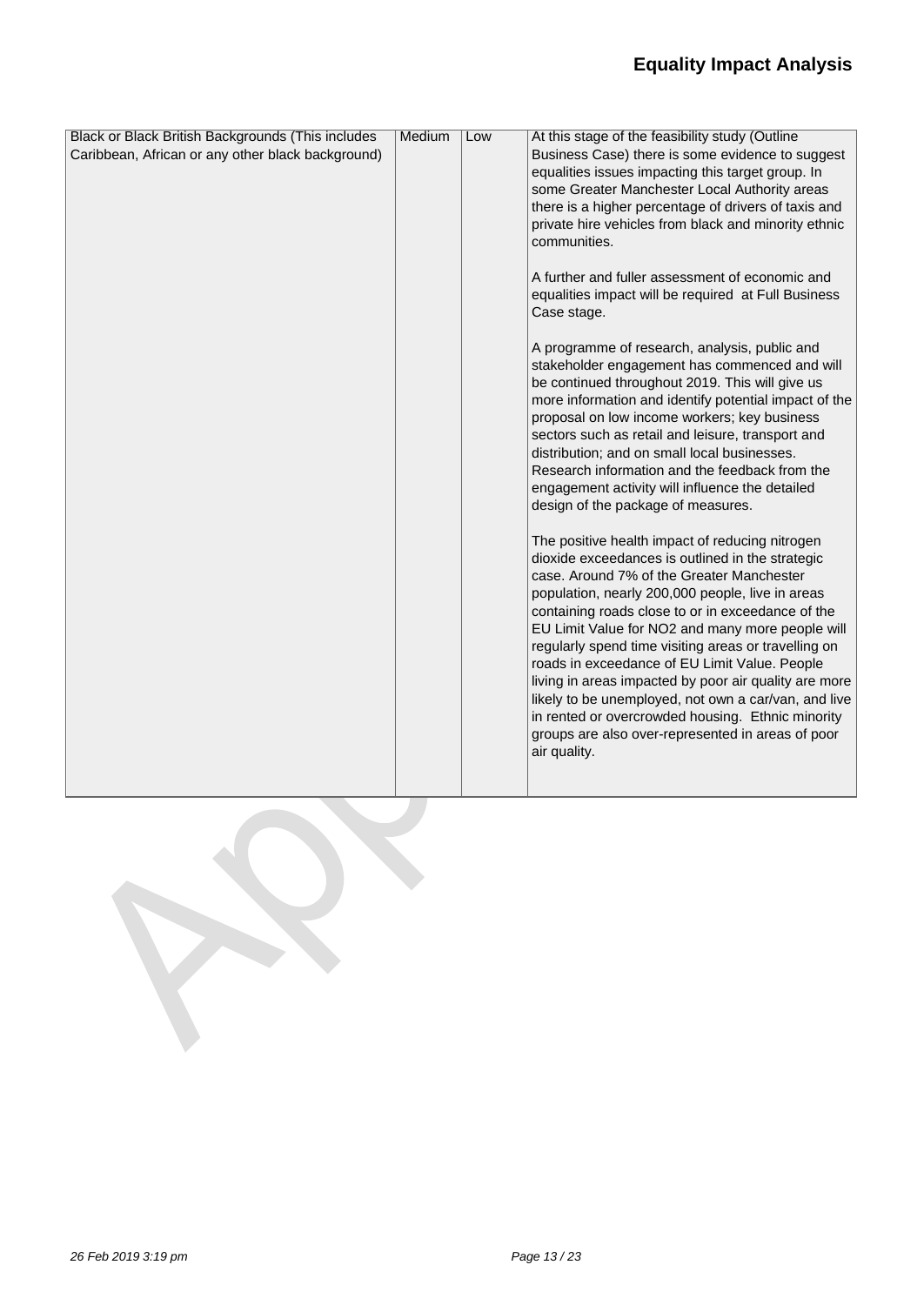| Mixed /Multiple Ethnic Groups (This includes White                                                            | Medium | Low | At this stage of the feasibility study (Outline                                                                                                                                                                                                                                                                                                                                                                                                                                                                                                                                                                                                                                              |
|---------------------------------------------------------------------------------------------------------------|--------|-----|----------------------------------------------------------------------------------------------------------------------------------------------------------------------------------------------------------------------------------------------------------------------------------------------------------------------------------------------------------------------------------------------------------------------------------------------------------------------------------------------------------------------------------------------------------------------------------------------------------------------------------------------------------------------------------------------|
| and Black Caribbean, White and Black African,                                                                 |        |     | Business Case) there is some evidence to suggest                                                                                                                                                                                                                                                                                                                                                                                                                                                                                                                                                                                                                                             |
| White and Asian or any other mixed background)                                                                |        |     | equalities issues impacting this target group. In                                                                                                                                                                                                                                                                                                                                                                                                                                                                                                                                                                                                                                            |
|                                                                                                               |        |     | some Greater Manchester Local Authority areas                                                                                                                                                                                                                                                                                                                                                                                                                                                                                                                                                                                                                                                |
|                                                                                                               |        |     | there is a higher percentage of drivers of taxis and                                                                                                                                                                                                                                                                                                                                                                                                                                                                                                                                                                                                                                         |
|                                                                                                               |        |     | private hire vehicles from black and minority ethnic                                                                                                                                                                                                                                                                                                                                                                                                                                                                                                                                                                                                                                         |
|                                                                                                               |        |     | communities.                                                                                                                                                                                                                                                                                                                                                                                                                                                                                                                                                                                                                                                                                 |
|                                                                                                               |        |     | A further and fuller assessment of economic and                                                                                                                                                                                                                                                                                                                                                                                                                                                                                                                                                                                                                                              |
|                                                                                                               |        |     | equalities impact will be required at Full Business                                                                                                                                                                                                                                                                                                                                                                                                                                                                                                                                                                                                                                          |
|                                                                                                               |        |     | Case stage.                                                                                                                                                                                                                                                                                                                                                                                                                                                                                                                                                                                                                                                                                  |
|                                                                                                               |        |     | A programme of research, analysis, public and<br>stakeholder engagement has commenced and will<br>be continued throughout 2019. This will give us<br>more information and identify potential impact of the<br>proposal on low income workers; key business<br>sectors such as retail and leisure, transport and<br>distribution; and on small local businesses.<br>Research information and the feedback from the                                                                                                                                                                                                                                                                            |
|                                                                                                               |        |     | engagement activity will influence the detailed<br>design of the package of measures.                                                                                                                                                                                                                                                                                                                                                                                                                                                                                                                                                                                                        |
|                                                                                                               |        |     | The positive health impact of reducing nitrogen<br>dioxide exceedances is outlined in the strategic<br>case. Around 7% of the Greater Manchester<br>population, nearly 200,000 people, live in areas<br>containing roads close to or in exceedance of the<br>EU Limit Value for NO2 and many more people will<br>regularly spend time visiting areas or travelling on<br>roads in exceedance of EU Limit Value. People<br>living in areas impacted by poor air quality are more<br>likely to be unemployed, not own a car/van, and live<br>in rented or overcrowded housing. People from<br>black and minority ethnic backgrounds are also<br>over-represented in areas of poor air quality. |
| White British Background (This includes English,<br>Scottish & Welsh, Irish and Gypsy or Irish<br>Travellers) | Medium | Low | At this stage of the feasibility study (Outline<br>Business Case) there is no evidence to suggest<br>equalities issues impacting this target group.                                                                                                                                                                                                                                                                                                                                                                                                                                                                                                                                          |
|                                                                                                               |        |     | A further and fuller assessment of economic and<br>equalities impact will be required at Full Business<br>Case stage.                                                                                                                                                                                                                                                                                                                                                                                                                                                                                                                                                                        |
|                                                                                                               |        |     | A programme of research, analysis, public and<br>stakeholder engagement has commenced and will<br>be continued throughout 2019. This will give us<br>more information and identify potential impact of the<br>proposal on low income workers; key business<br>sectors such as retail and leisure, transport and<br>distribution; and on small local businesses.<br>Research information and the feedback from the<br>engagement activity will influence the detailed<br>design of the package of measures.                                                                                                                                                                                   |
|                                                                                                               |        |     |                                                                                                                                                                                                                                                                                                                                                                                                                                                                                                                                                                                                                                                                                              |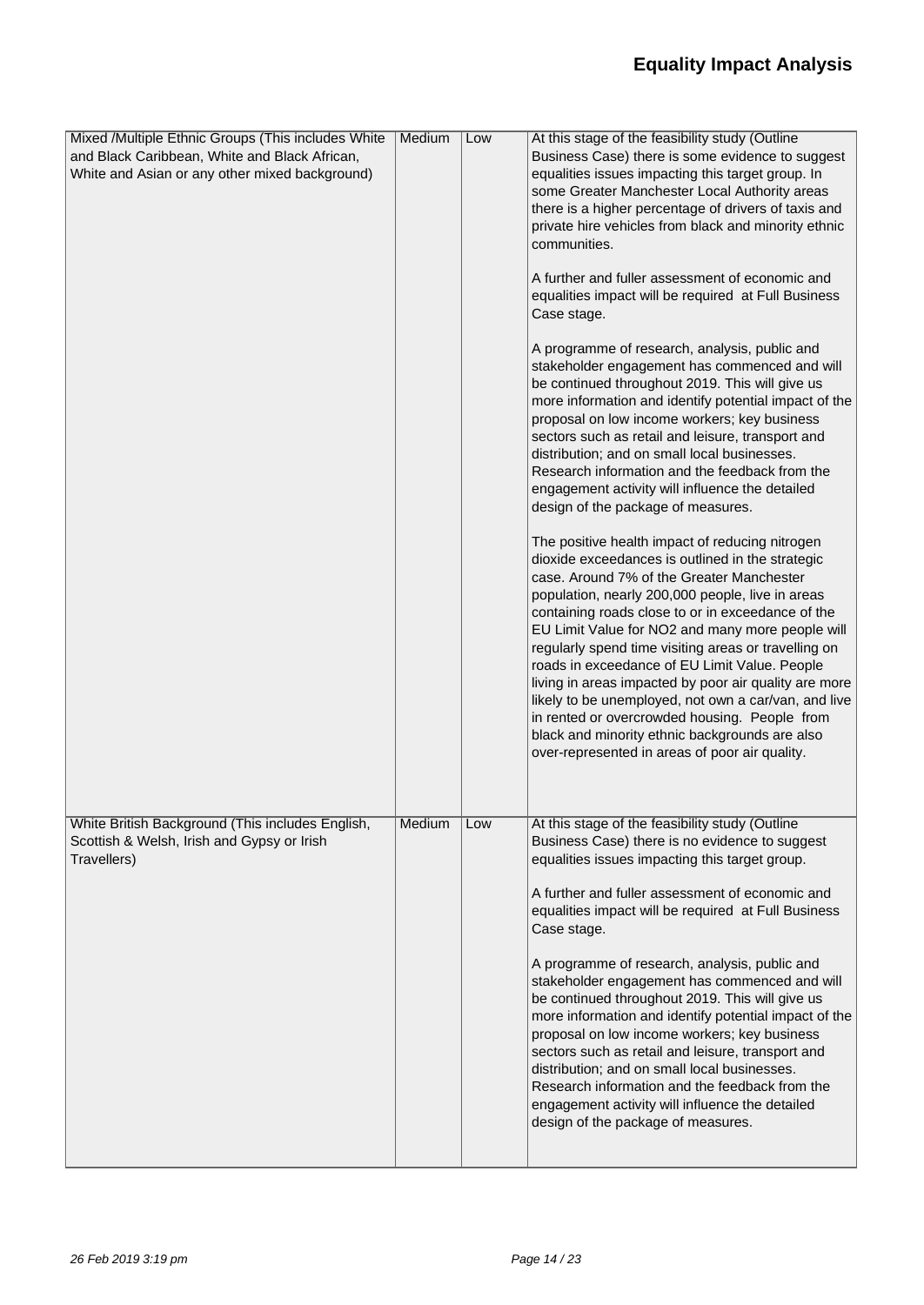| Non-British White Backgrounds (This includes Irish,<br>Polish, Spanish, Romanians and other White<br>backgrounds) | Medium        | Low | At this stage of the feasibility study (Outline<br>Business Case) there is no evidence to suggest<br>equalities issues impacting this target group.<br>A further and fuller assessment of economic and<br>equalities impact will be required at Full Business<br>Case stage.<br>A programme of research, analysis, public and<br>stakeholder engagement has commenced and will<br>be continued throughout 2019. This will give us<br>more information and identify potential impact of the<br>proposal on low income workers; key business<br>sectors such as retail and leisure, transport and<br>distribution; and on small local businesses.<br>Research information and the feedback from the<br>engagement activity will influence the detailed<br>design of the package of measures. |
|-------------------------------------------------------------------------------------------------------------------|---------------|-----|--------------------------------------------------------------------------------------------------------------------------------------------------------------------------------------------------------------------------------------------------------------------------------------------------------------------------------------------------------------------------------------------------------------------------------------------------------------------------------------------------------------------------------------------------------------------------------------------------------------------------------------------------------------------------------------------------------------------------------------------------------------------------------------------|
| Arabs                                                                                                             | <b>Medium</b> | Low | At this stage of the feasibility study (Outline<br>Business Case) there is no evidence to suggest<br>equalities issues impacting this target group.<br>A further and fuller assessment of economic and<br>equalities impact will be required at Full Business<br>Case stage.<br>A programme of research, analysis, public and<br>stakeholder engagement has commenced and will<br>be continued throughout 2019. This will give us<br>more information and identify potential impact of the<br>proposal on low income workers; key business<br>sectors such as retail and leisure, transport and<br>distribution; and on small local businesses.<br>Research information and the feedback from the<br>engagement activity will influence the detailed<br>design of the package of measures. |
| Any other background not covered by any of the<br>above                                                           | Medium        | Low | At this stage of the feasibility study (Outline<br>Business Case) there is no evidence to suggest<br>equalities issues impacting this target group.<br>A further and fuller assessment of economic and<br>equalities impact will be required at Full Business<br>Case stage.<br>A programme of research, analysis, public and<br>stakeholder engagement has commenced and will<br>be continued throughout 2019. This will give us<br>more information and identify potential impact of the<br>proposal on low income workers; key business<br>sectors such as retail and leisure, transport and<br>distribution; and on small local businesses.<br>Research information and the feedback from the<br>engagement activity will influence the detailed<br>design of the package of measures. |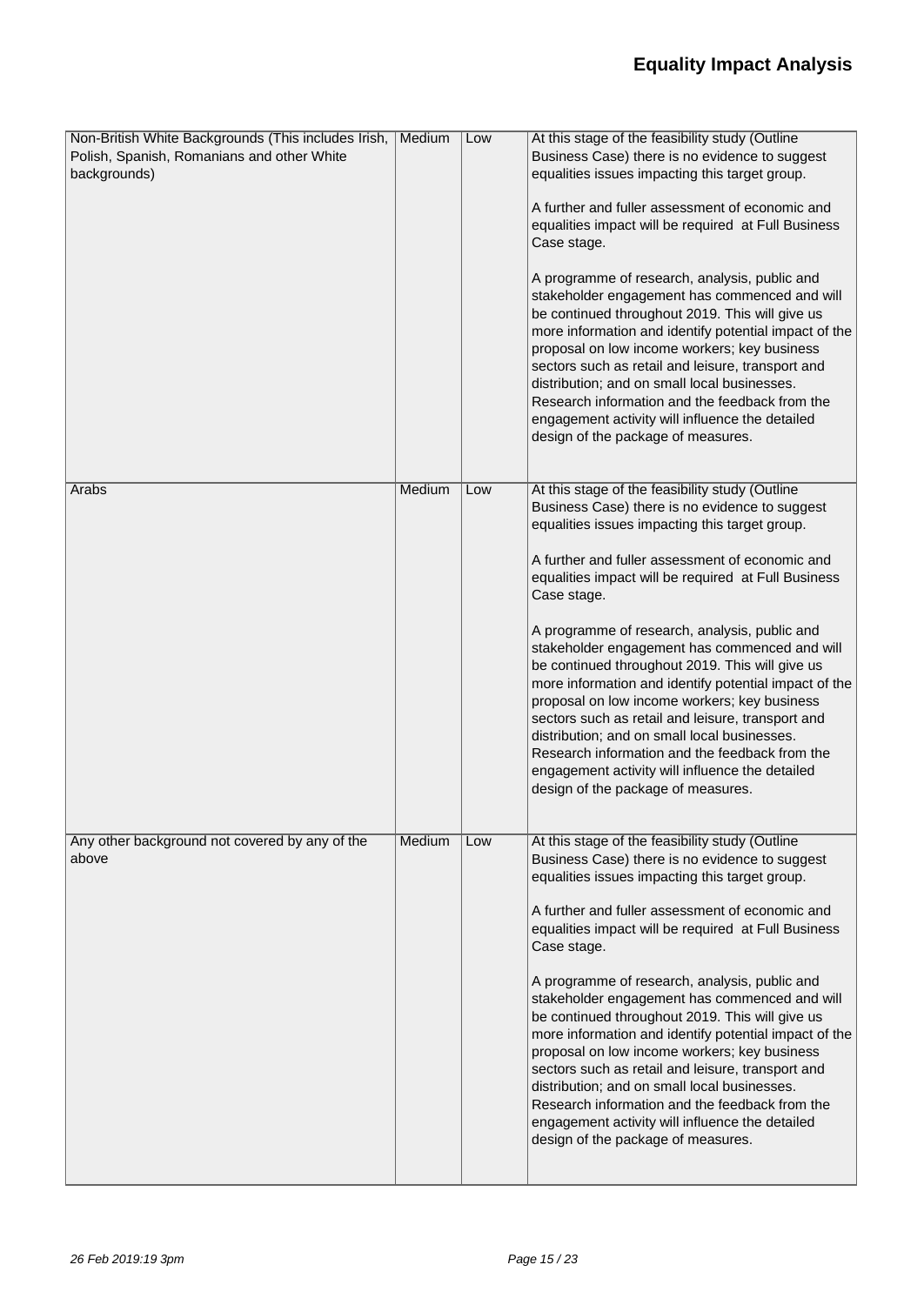| <b>Religion/Belief</b> |               |         |                                                                                                                                                                                                                                                                                                                                                                                                                                                                                                                                                                                                                                                                                                                                                                                            |
|------------------------|---------------|---------|--------------------------------------------------------------------------------------------------------------------------------------------------------------------------------------------------------------------------------------------------------------------------------------------------------------------------------------------------------------------------------------------------------------------------------------------------------------------------------------------------------------------------------------------------------------------------------------------------------------------------------------------------------------------------------------------------------------------------------------------------------------------------------------------|
| <b>Target Group</b>    | Positive      | Adverse | Comment/Evidence                                                                                                                                                                                                                                                                                                                                                                                                                                                                                                                                                                                                                                                                                                                                                                           |
| <b>Buddhists</b>       | <b>Medium</b> | Low     | At this stage of the feasibility study (Outline<br>Business Case) there is no evidence to suggest<br>equalities issues impacting this target group.<br>A further and fuller assessment of economic and<br>equalities impact will be required at Full Business<br>Case stage.<br>A programme of research, analysis, public and<br>stakeholder engagement has commenced and will<br>be continued throughout 2019. This will give us<br>more information and identify potential impact of the<br>proposal on low income workers; key business<br>sectors such as retail and leisure, transport and<br>distribution; and on small local businesses.<br>Research information and the feedback from the<br>engagement activity will influence the detailed<br>design of the package of measures. |
| Christians             | Medium        | Low     | At this stage of the feasibility study (Outline<br>Business Case) there is no evidence to suggest<br>equalities issues impacting this target group.<br>A further and fuller assessment of economic and<br>equalities impact will be required at Full Business<br>Case stage.<br>A programme of research, analysis, public and<br>stakeholder engagement has commenced and will<br>be continued throughout 2019. This will give us<br>more information and identify potential impact of the<br>proposal on low income workers; key business<br>sectors such as retail and leisure, transport and<br>distribution; and on small local businesses.<br>Research information and the feedback from the<br>engagement activity will influence the detailed<br>design of the package of measures. |

R

l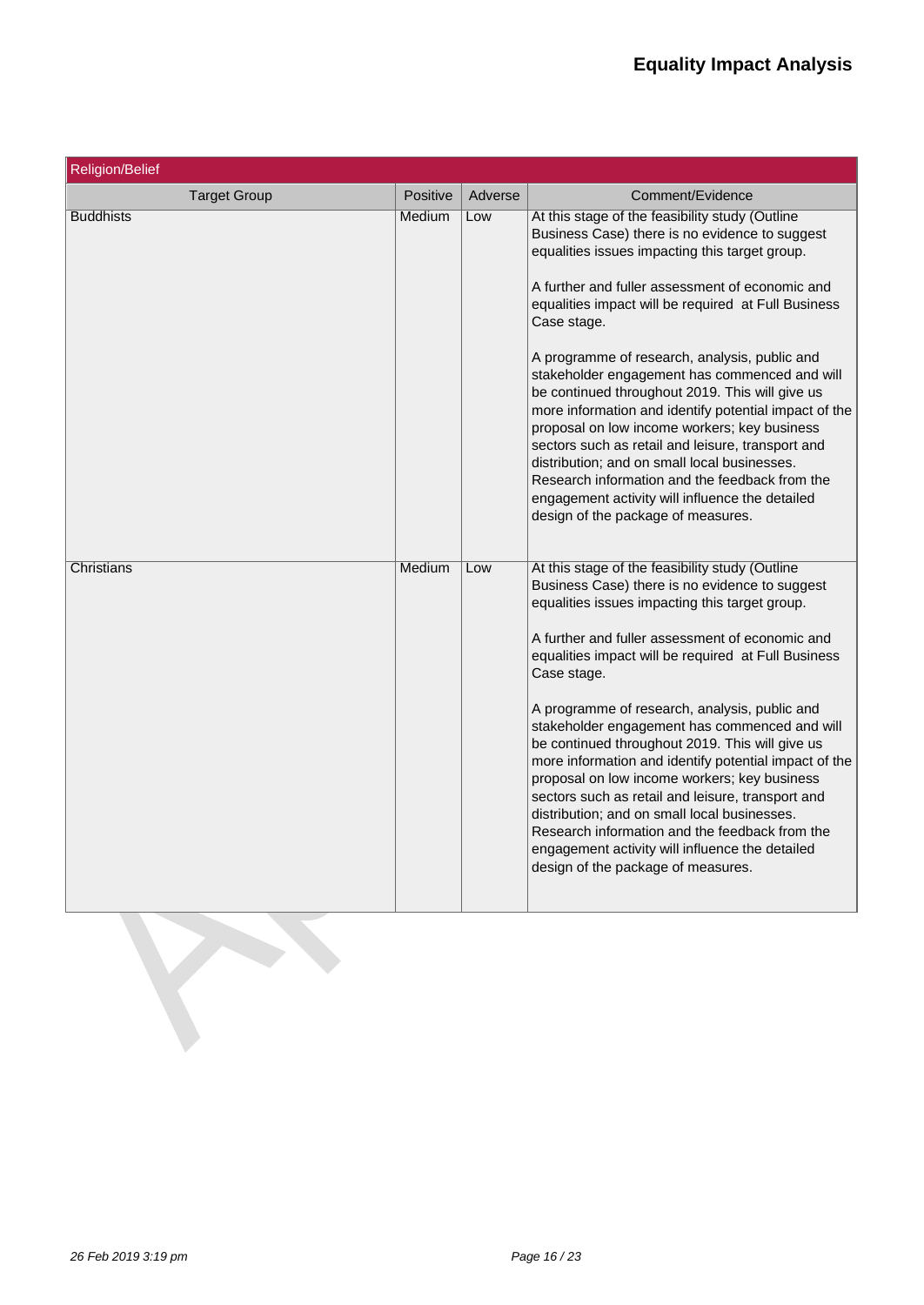| <b>Hindus</b> | Medium | Low | At this stage of the feasibility study (Outline                                                                                                                                                                                                                                                                                                                                                                                                                                                            |
|---------------|--------|-----|------------------------------------------------------------------------------------------------------------------------------------------------------------------------------------------------------------------------------------------------------------------------------------------------------------------------------------------------------------------------------------------------------------------------------------------------------------------------------------------------------------|
|               |        |     | Business Case) there is no evidence to suggest<br>equalities issues impacting this target group.                                                                                                                                                                                                                                                                                                                                                                                                           |
|               |        |     | A further and fuller assessment of economic and<br>equalities impact will be required at Full Business<br>Case stage.                                                                                                                                                                                                                                                                                                                                                                                      |
|               |        |     | A programme of research, analysis, public and<br>stakeholder engagement has commenced and will<br>be continued throughout 2019. This will give us<br>more information and identify potential impact of the<br>proposal on low income workers; key business<br>sectors such as retail and leisure, transport and<br>distribution; and on small local businesses.<br>Research information and the feedback from the<br>engagement activity will influence the detailed<br>design of the package of measures. |
| Jews          | Medium | Low | At this stage of the feasibility study (Outline<br>Business Case) there is no evidence to suggest<br>equalities issues impacting this target group.<br>A further and fuller assessment of economic and<br>equalities impact will be required at Full Business<br>Case stage.                                                                                                                                                                                                                               |
|               |        |     | A programme of research, analysis, public and<br>stakeholder engagement has commenced and will<br>be continued throughout 2019. This will give us<br>more information and identify potential impact of the<br>proposal on low income workers; key business<br>sectors such as retail and leisure, transport and<br>distribution; and on small local businesses.<br>Research information and the feedback from the<br>engagement activity will influence the detailed<br>design of the package of measures. |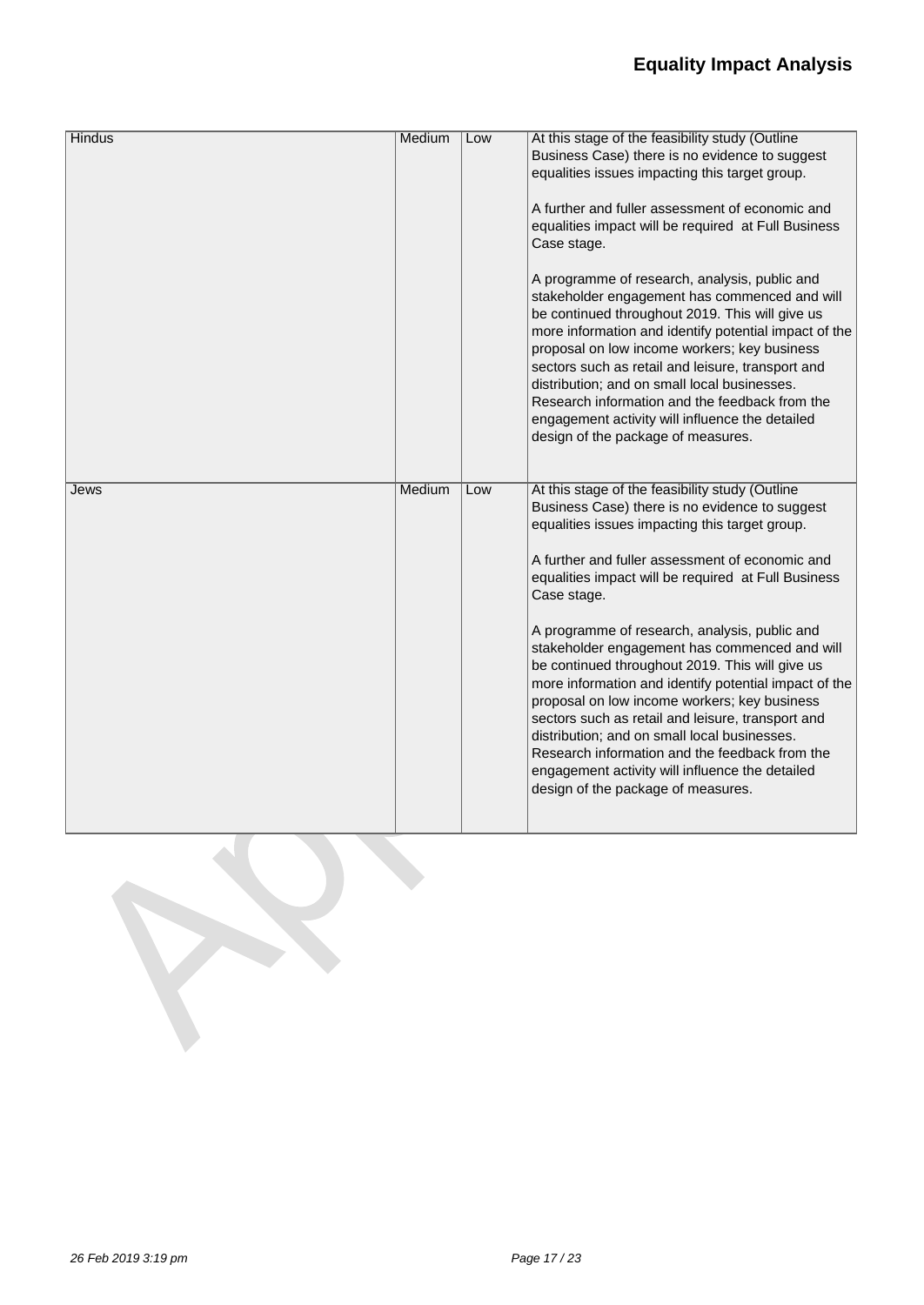## **Equality Impact Analysis**

| <b>Muslims</b> | Medium | Medium | At this stage of the feasibility study (Outline<br>Business Case) there is evidence to suggest<br>equalities issues impacting this target group. Any<br>loan financing arrangements being proposed to<br>support drivers/businesses/ operators to upgrade<br>their fleets will need to be acceptable to potential<br>applicants.<br>A further and fuller assessment of economic and<br>equalities impact will be required at Full Business<br>Case stage.<br>A programme of research, analysis, public and<br>stakeholder engagement has commenced and will<br>be continued throughout 2019. This will give us<br>more information and identify potential impact of the<br>proposal on low income workers; key business<br>sectors such as retail and leisure, transport and<br>distribution; and on small local businesses.<br>Research information and the feedback from the<br>engagement activity will influence the detailed<br>design of the package of measures. |
|----------------|--------|--------|-------------------------------------------------------------------------------------------------------------------------------------------------------------------------------------------------------------------------------------------------------------------------------------------------------------------------------------------------------------------------------------------------------------------------------------------------------------------------------------------------------------------------------------------------------------------------------------------------------------------------------------------------------------------------------------------------------------------------------------------------------------------------------------------------------------------------------------------------------------------------------------------------------------------------------------------------------------------------|
| <b>Sikhs</b>   | Medium | Low    | At this stage of the feasibility study (Outline<br>Business Case) there is no evidence to suggest<br>equalities issues impacting this target group.<br>A further and fuller assessment of economic and<br>equalities impact will be required at Full Business<br>Case stage.<br>A programme of research, analysis, public and<br>stakeholder engagement has commenced and will<br>be continued throughout 2019. This will give us<br>more information and identify potential impact of the<br>proposal on low income workers; key business<br>sectors such as retail and leisure, transport and<br>distribution; and on small local businesses.<br>Research information and the feedback from the<br>engagement activity will influence the detailed<br>design of the package of measures.                                                                                                                                                                              |

l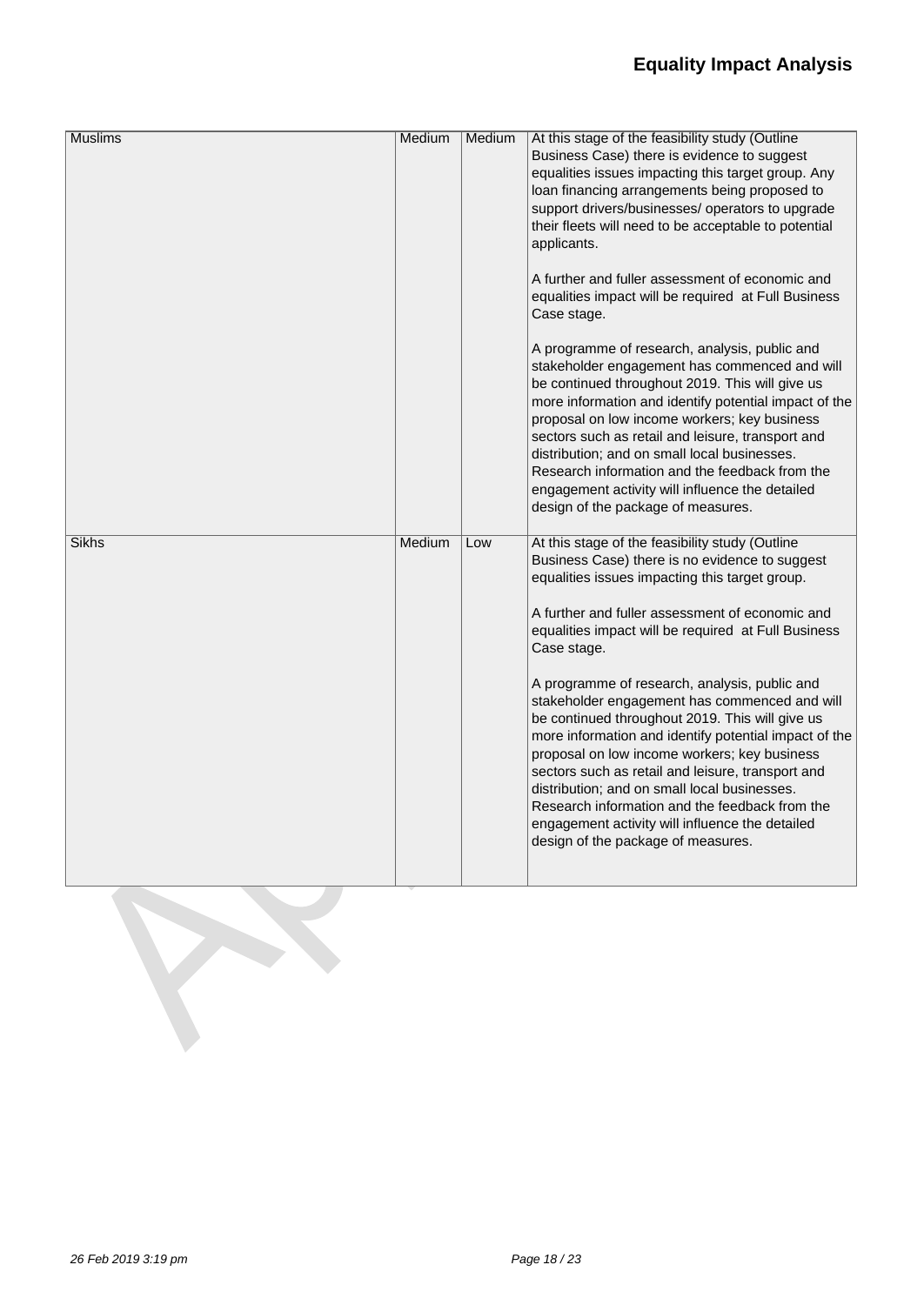| <b>Others</b> | Medium | Low | At this stage of the feasibility study (Outline<br>Business Case) there is no evidence to suggest<br>equalities issues impacting this target group.<br>A further and fuller assessment of economic and<br>equalities impact will be required at Full Business<br>Case stage.<br>A programme of research, analysis, public and<br>stakeholder engagement has commenced and will<br>be continued throughout 2019. This will give us<br>more information and identify potential impact of the<br>proposal on low income workers; key business<br>sectors such as retail and leisure, transport and<br>distribution; and on small local businesses.<br>Research information and the feedback from the |
|---------------|--------|-----|---------------------------------------------------------------------------------------------------------------------------------------------------------------------------------------------------------------------------------------------------------------------------------------------------------------------------------------------------------------------------------------------------------------------------------------------------------------------------------------------------------------------------------------------------------------------------------------------------------------------------------------------------------------------------------------------------|
|               |        |     | engagement activity will influence the detailed<br>design of the package of measures.                                                                                                                                                                                                                                                                                                                                                                                                                                                                                                                                                                                                             |

| Sexual orientation  |                 |         |                                                                                                                                                                                                                                                                                                                                                                                                                                                                                                                                                                                                                                                                                                                                                                                            |
|---------------------|-----------------|---------|--------------------------------------------------------------------------------------------------------------------------------------------------------------------------------------------------------------------------------------------------------------------------------------------------------------------------------------------------------------------------------------------------------------------------------------------------------------------------------------------------------------------------------------------------------------------------------------------------------------------------------------------------------------------------------------------------------------------------------------------------------------------------------------------|
| <b>Target Group</b> | <b>Positive</b> | Adverse | Comment/Evidence                                                                                                                                                                                                                                                                                                                                                                                                                                                                                                                                                                                                                                                                                                                                                                           |
| Gay men             | <b>Medium</b>   | Low     | At this stage of the feasibility study (Outline<br>Business Case) there is no evidence to suggest<br>equalities issues impacting this target group.<br>A further and fuller assessment of economic and<br>equalities impact will be required at Full Business<br>Case stage.<br>A programme of research, analysis, public and<br>stakeholder engagement has commenced and will<br>be continued throughout 2019. This will give us<br>more information and identify potential impact of the<br>proposal on low income workers; key business<br>sectors such as retail and leisure, transport and<br>distribution; and on small local businesses.<br>Research information and the feedback from the<br>engagement activity will influence the detailed<br>design of the package of measures. |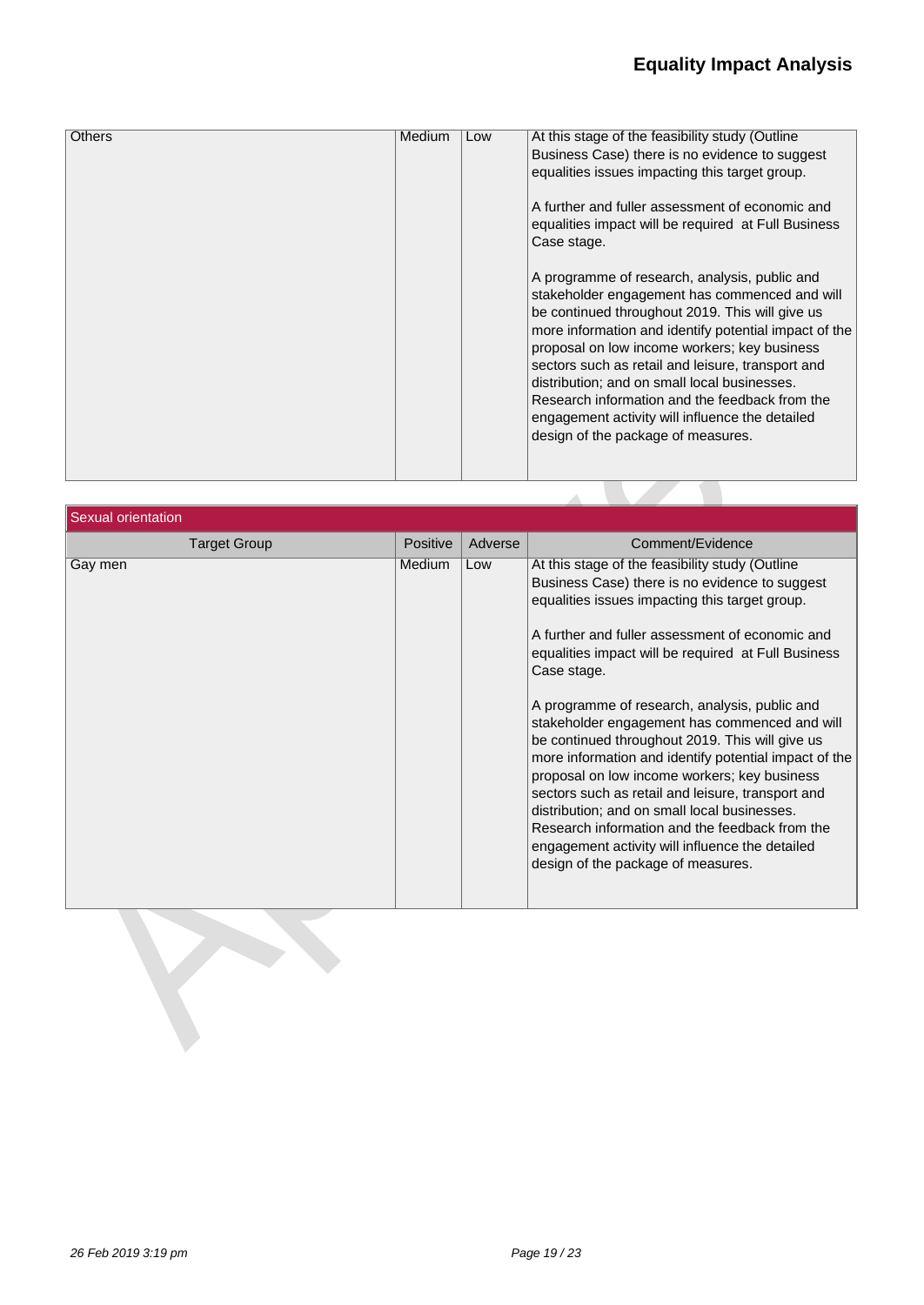| Lesbians        | Medium | Low | At this stage of the feasibility study (Outline<br>Business Case) there is no evidence to suggest                                       |
|-----------------|--------|-----|-----------------------------------------------------------------------------------------------------------------------------------------|
|                 |        |     | equalities issues impacting this target group.                                                                                          |
|                 |        |     | A further and fuller assessment of economic and                                                                                         |
|                 |        |     | equalities impact will be required at Full Business<br>Case stage.                                                                      |
|                 |        |     | A programme of research, analysis, public and<br>stakeholder engagement has commenced and will                                          |
|                 |        |     | be continued throughout 2019. This will give us                                                                                         |
|                 |        |     | more information and identify potential impact of the<br>proposal on low income workers; key business                                   |
|                 |        |     | sectors such as retail and leisure, transport and<br>distribution; and on small local businesses.                                       |
|                 |        |     | Research information and the feedback from the                                                                                          |
|                 |        |     | engagement activity will influence the detailed<br>design of the package of measures.                                                   |
|                 |        |     |                                                                                                                                         |
| <b>Bisexual</b> | Medium | Low | At this stage of the feasibility study (Outline<br>Business Case) there is no evidence to suggest                                       |
|                 |        |     | equalities issues impacting this target group.                                                                                          |
|                 |        |     | A further and fuller assessment of economic and                                                                                         |
|                 |        |     | equalities impact will be required at Full Business<br>Case stage.                                                                      |
|                 |        |     | A programme of research, analysis, public and<br>stakeholder engagement has commenced and will                                          |
|                 |        |     | be continued throughout 2019. This will give us<br>more information and identify potential impact of the                                |
|                 |        |     | proposal on low income workers; key business<br>sectors such as retail and leisure, transport and                                       |
|                 |        |     | distribution; and on small local businesses.                                                                                            |
|                 |        |     | Research information and the feedback from the<br>engagement activity will influence the detailed<br>design of the package of measures. |
|                 |        |     |                                                                                                                                         |

| Other               |                    |                  |
|---------------------|--------------------|------------------|
| <b>Target Group</b> | Positive   Adverse | Comment/Evidence |
|                     |                    |                  |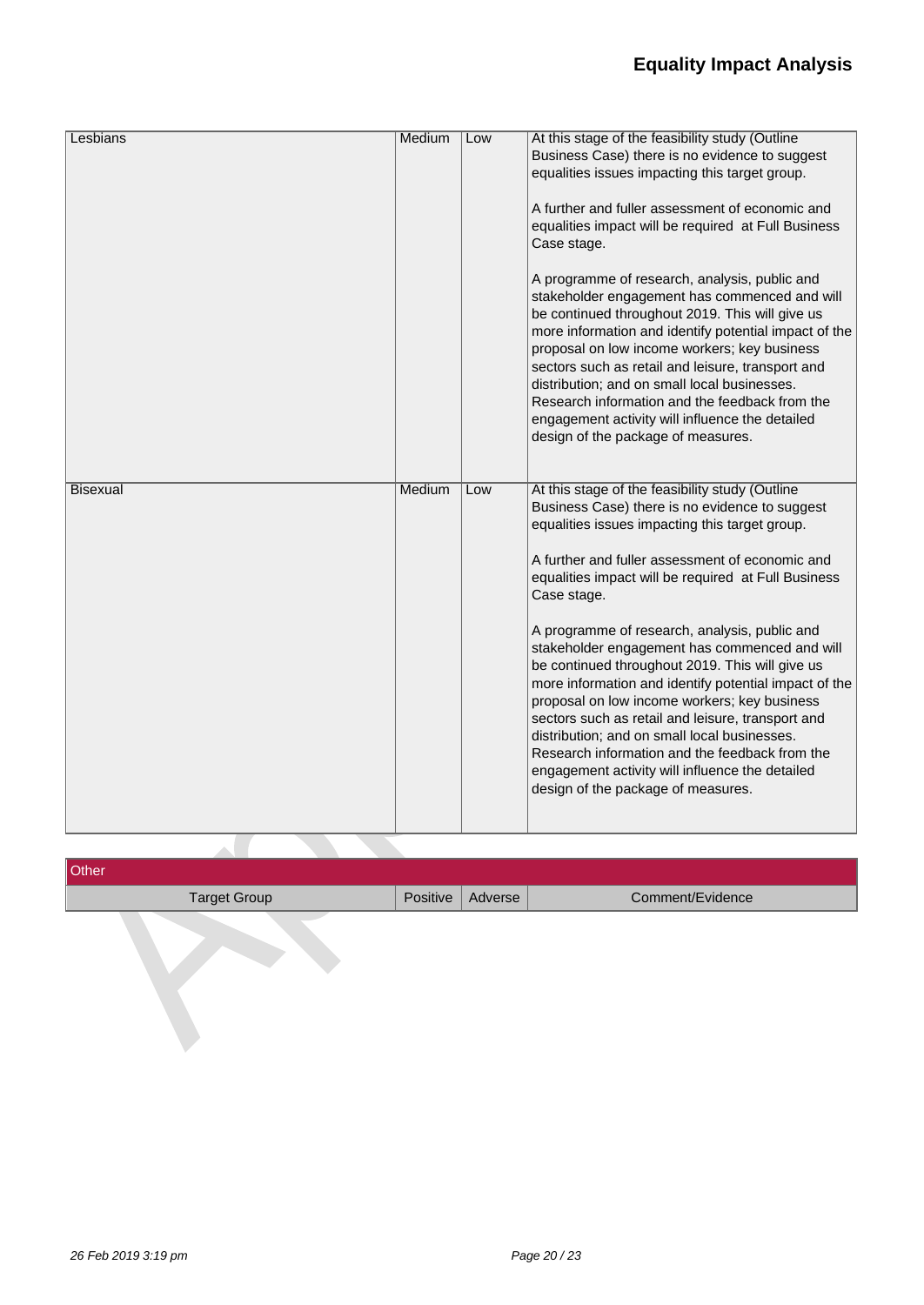| Gender Reassignment | Medium | Low | At this stage of the feasibility study (Outline       |
|---------------------|--------|-----|-------------------------------------------------------|
|                     |        |     |                                                       |
|                     |        |     | Business Case) there is no evidence to suggest        |
|                     |        |     | equalities issues impacting this target group.        |
|                     |        |     |                                                       |
|                     |        |     | A further and fuller assessment of economic and       |
|                     |        |     | equalities impact will be required at Full Business   |
|                     |        |     |                                                       |
|                     |        |     | Case stage.                                           |
|                     |        |     |                                                       |
|                     |        |     | A programme of research, analysis, public and         |
|                     |        |     | stakeholder engagement has commenced and will         |
|                     |        |     |                                                       |
|                     |        |     | be continued throughout 2019. This will give us       |
|                     |        |     | more information and identify potential impact of the |
|                     |        |     | proposal on low income workers; key business          |
|                     |        |     | sectors such as retail and leisure, transport and     |
|                     |        |     | distribution; and on small local businesses.          |
|                     |        |     |                                                       |
|                     |        |     | Research information and the feedback from the        |
|                     |        |     | engagement activity will influence the detailed       |
|                     |        |     | design of the package of measures.                    |
|                     |        |     |                                                       |
|                     |        |     |                                                       |
|                     |        |     |                                                       |

*If this activity involves new build or alteration to existing building, has any consideration been given to provision of a multi-faith room?*

Not applicable

### **Question 10**

*Have you identified two or more high adverse impacts in the table above?*

No

### **Question 11**

*If you have identified one high adverse impact or any medium/low adverse impacts, what improvements to the activity would/could you make to mitigate high/medium/ low adverse impact? Please give details of the improvements you plan to make.*

Current mitigation measures are set out in the comment boxes. Engagement activity - described in Q7 - will all help to refine the proposals that will be set out in the Full Business Case.

### **Question 12**

*Have you set up equality monitoring systems to carry out regular checks on the effects your activity has on:*

| <b>Equality Group</b> |           | <b>Details</b>                                                                                            |
|-----------------------|-----------|-----------------------------------------------------------------------------------------------------------|
| Age                   | <b>No</b> | Not applicable at this stage - monitoring activity will be developed at the Full<br><b>Business Case.</b> |
| <b>Disability</b>     | <b>No</b> | Not applicable at this stage - monitoring activity will be developed at the Full<br><b>Business Case.</b> |
| Gender                | No.       | Not applicable at this stage - monitoring activity will be developed at the Full<br><b>Business Case.</b> |
| Race                  | No.       | Not applicable at this stage - monitoring activity will be developed at the Full<br><b>Business Case.</b> |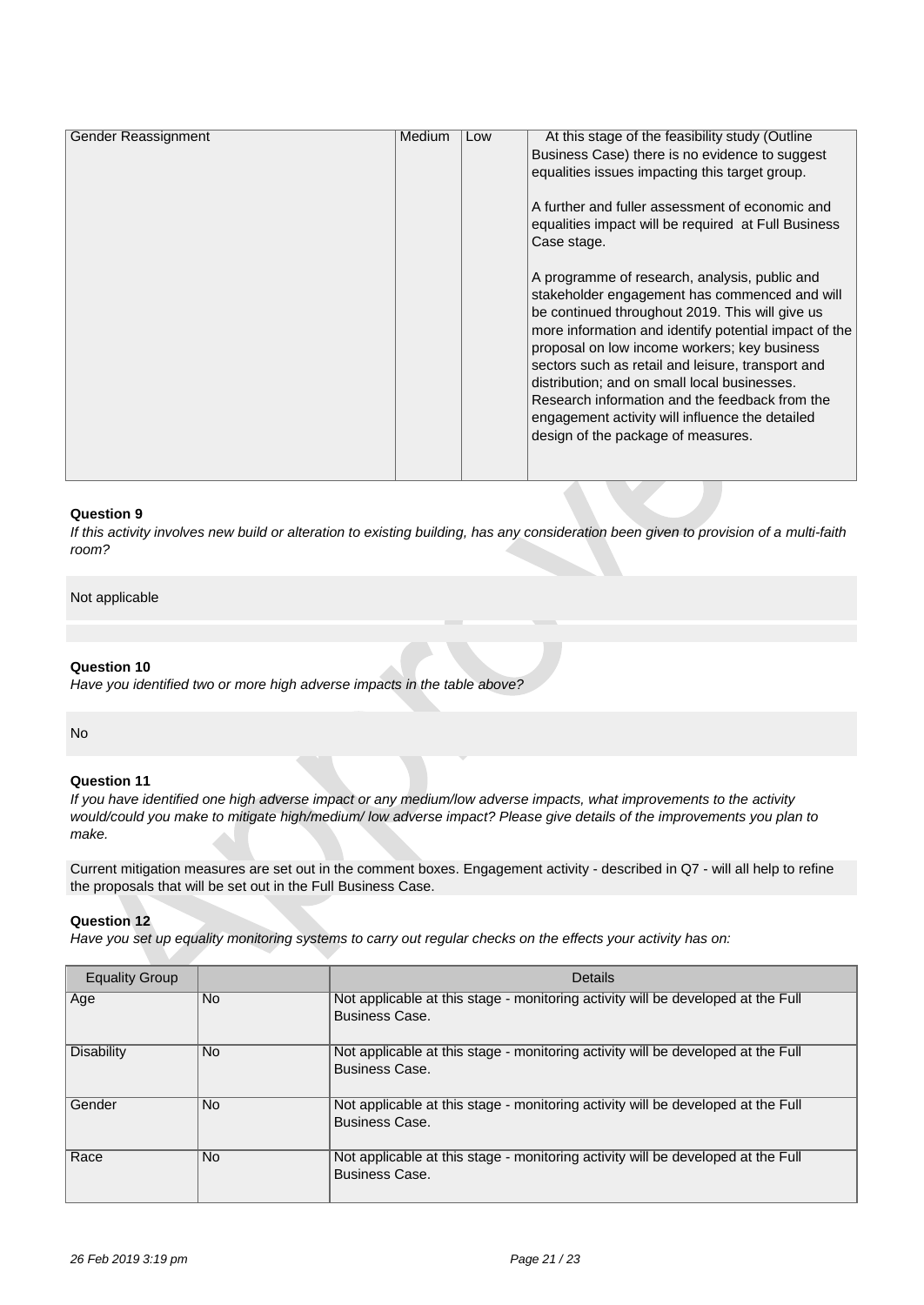| Religion/Belief    | No.       | Not applicable at this stage - monitoring activity will be developed at the Full<br>Business Case. |
|--------------------|-----------|----------------------------------------------------------------------------------------------------|
| Sexual orientation | No.       | Not applicable at this stage - monitoring activity will be developed at the Full<br>Business Case. |
| <b>Other</b>       | <b>No</b> | Not applicable at this stage - monitoring activity will be developed at the Full<br>Business Case. |

*How will you measure the success of this activity? (Including any corporate performance measures)*

Measure of success of the effects of the proposed Greater Manchester Plan to tackle nitrogen dioxide exceedances are contained in the Monitoring & Evaluation Plan which is an appendix to the Management Case of the Outline Business Case.

### **Question 14**

*In question 10 above you may have outlined improvements to the activity which will mitigate a high, medium and/or low adverse impact/s. How will you ensure that everyone involved in the activity knows and understands what improvements you intend make and is able to put the activity into practice with those improvements?*

Current mitigation measures are set out in the comment boxes. Engagement activity - described in Q7 - will all help to refine the proposals that will be set out in the Full Business Case.

### **Question 15**

*Are there any elements within this activity that require a separate Equality Impact Analysis?*

Yes **<i>-** Please list the elements.</i>

Each measure will require an individual impact assessment as the Full Business Case is developed. This will allow the authority to carry out their own impact assessments at Full Business Case stage.

### **Question 16**

*Please confirm that during the implementation of this activity, where appropriate, TfGM's corporate strategies and procedures will be followed. If your answer to any of these questions is "no", explain why you will not be following the strategy or procedure.*

| Strategy/Policy                                                                                                        |            | Details                                                                                                               |
|------------------------------------------------------------------------------------------------------------------------|------------|-----------------------------------------------------------------------------------------------------------------------|
| Communication<br>with members of<br>the public - TfGM's<br>Corporate<br>Communications<br>Strategy will be<br>followed | Yes        | During the development of the Full Business Case that TfGM's corporate strategies<br>and procedures will be followed. |
| Procurement -<br>TfGM's<br>Procurement<br>Strategy will be<br>followed                                                 | <b>Yes</b> | During the development of the Full Business Case that TfGM's corporate strategies<br>and procedures will be followed. |
| Consultation and<br>Engagement -<br>TfGM's<br>Consultation and<br>Engagement<br>Strategy will be<br>followed           | <b>Yes</b> | During the development of the Full Business Case that TfGM's corporate strategies<br>and procedures will be followed. |